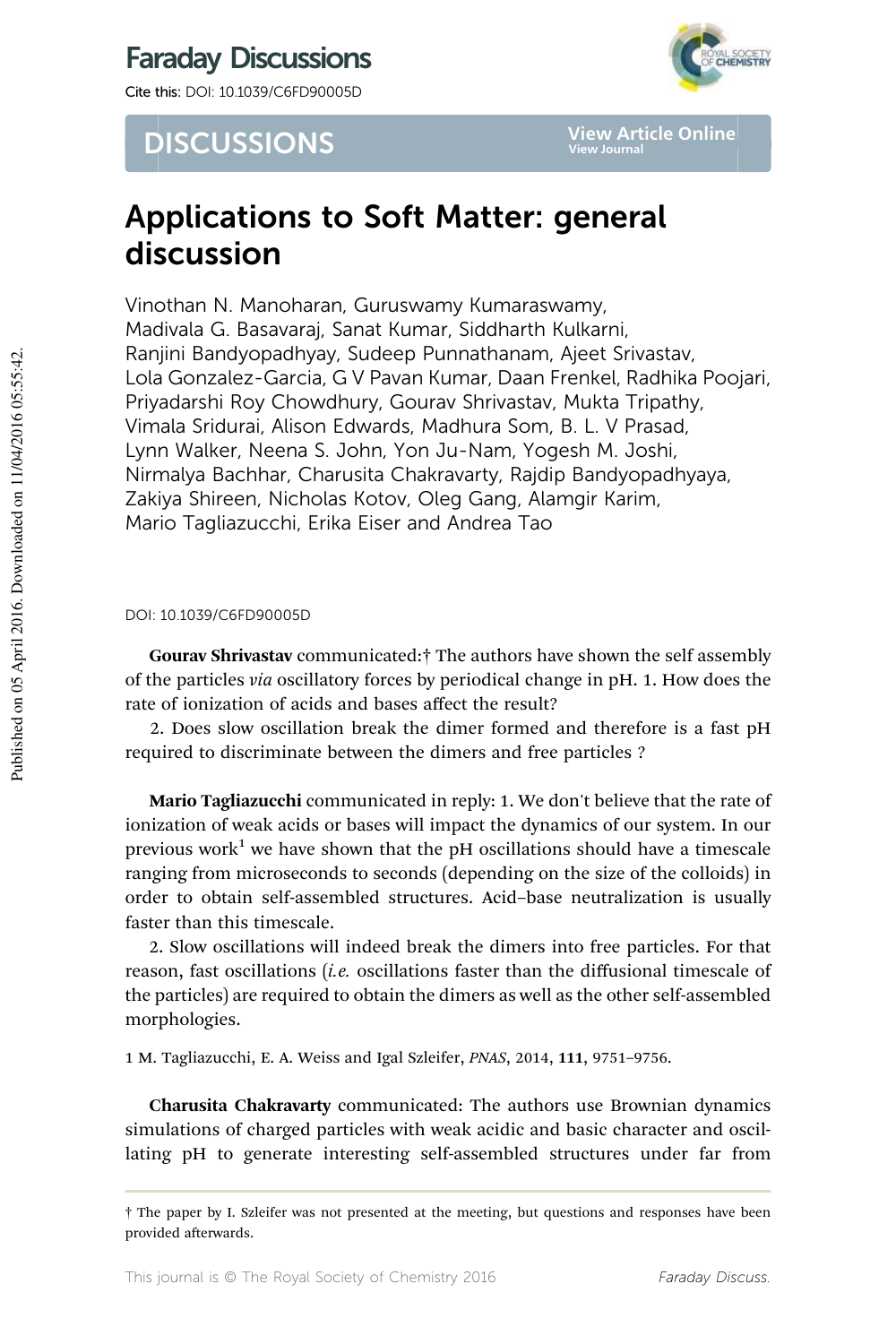equilibrium conditions. What would be the possible experimental realizations of this simulation?

Could varying the salt concentration in the colloidal clay systems studied in the articles by Joshi and Bandhyopadhyay be used for this type of non-equilibrium self-assembly?

Ranjini Bandyopadhyay communicated in reply: There are, indeed, important similarities between the system discussed in paper 7909 and the clay suspensions studied experimentally in papers 8549 (by Ali and Bandyopadhyay) and 8570 (by Jatav and Joshi). For example, in both the clay suspensions (Sodium Montmorillonite, Na-MMT, and Laponite) discussed in 8549 and 8570, structures form spontaneously due to the details of the time-dependent interactions between the constituent particles/particle stacks (tactoids). The sensitivity of the assembled structures to the inter-particle potentials has been discussed in detail in paper 7909. There also exist important differences between the system studied in 7909 and the clay suspensions studied in 8549 and 8570. Clay tactoids (stacks), which invariably exist in aqueous suspensions, break up spontaneously and release, during this exfoliation process, sodium ions into the bulk medium. Since tactoid exfoliation is a largely uncontrolled process, controlling the details of the interparticle potentials in clay suspensions is a difficult task. Furthermore, in the clay suspensions in papers 8549 and 8570, strong inter-particle interactions drive the systems toward kinetic arrest, with the suspensions forming attractive gels in the presence of salt in the bulk medium, or glassy suspensions that are dominated by inter-particle repulsive interactions in the absence of externally added salt. This unavoidable process of kinetic arrest is seen in both clay suspensions and is absent in the model system studied in paper 7909. It is also to be noted that the presence of strong charge polydispersity in the Laponite system studied in paper 8570 and the presence of charge, size and shape polydispersities in the Na-MMT system studied in paper 8549, rule out the possibility of the formation of ordered structures such as those reported in paper 7909.

Mario Tagliazucchi communicated in reply: The possible experimental realizations of this system were discussed in our recent published work.<sup>1</sup> Briefly, we first estimated the timescale of the pH oscillations required for dissipative selfassembly. This timescale is in the second–microsecond range for colloids in the nanometer–micrometer size range. We believe that pH oscillations can be achieved in this timescale using photoacids<sup>2</sup> or electrochemical pH control.<sup>3</sup> The main challenge in such experiments would be to achieve and maintain a sufficiently low ionic strength (in our system, the Debye length of the solution should be similar to the size of the particles in order to obtain the self-assembled structures). Oscillating the salt concentration of the clay systems of Joshi and Bandhyopadhyay may lead to dissipative structures if the timescale of the oscillations is faster than the diffusional timescale of the particles  ${\sim}d^{2/D},$  where  $d$  is the size of the colloid and *D* is its diffusion coefficient. The structures that may form will be different from ours, since the system is different.

<sup>1</sup> M. Tagliazucchi, E. A. Weiss and Igal Szleifer, *PNAS*, 2014, 111, 9751–9756.

<sup>2</sup> R. M. D. Nunes, M. Pineiro and L. G. Arnaut, *J. Am. Chem. Soc.*, 2009, 131, 9456–9462.

<sup>3</sup> R. Shacham, D. Avnir Daniel Mandler, *Adv. Mater.*, 1999, 11, 384–388.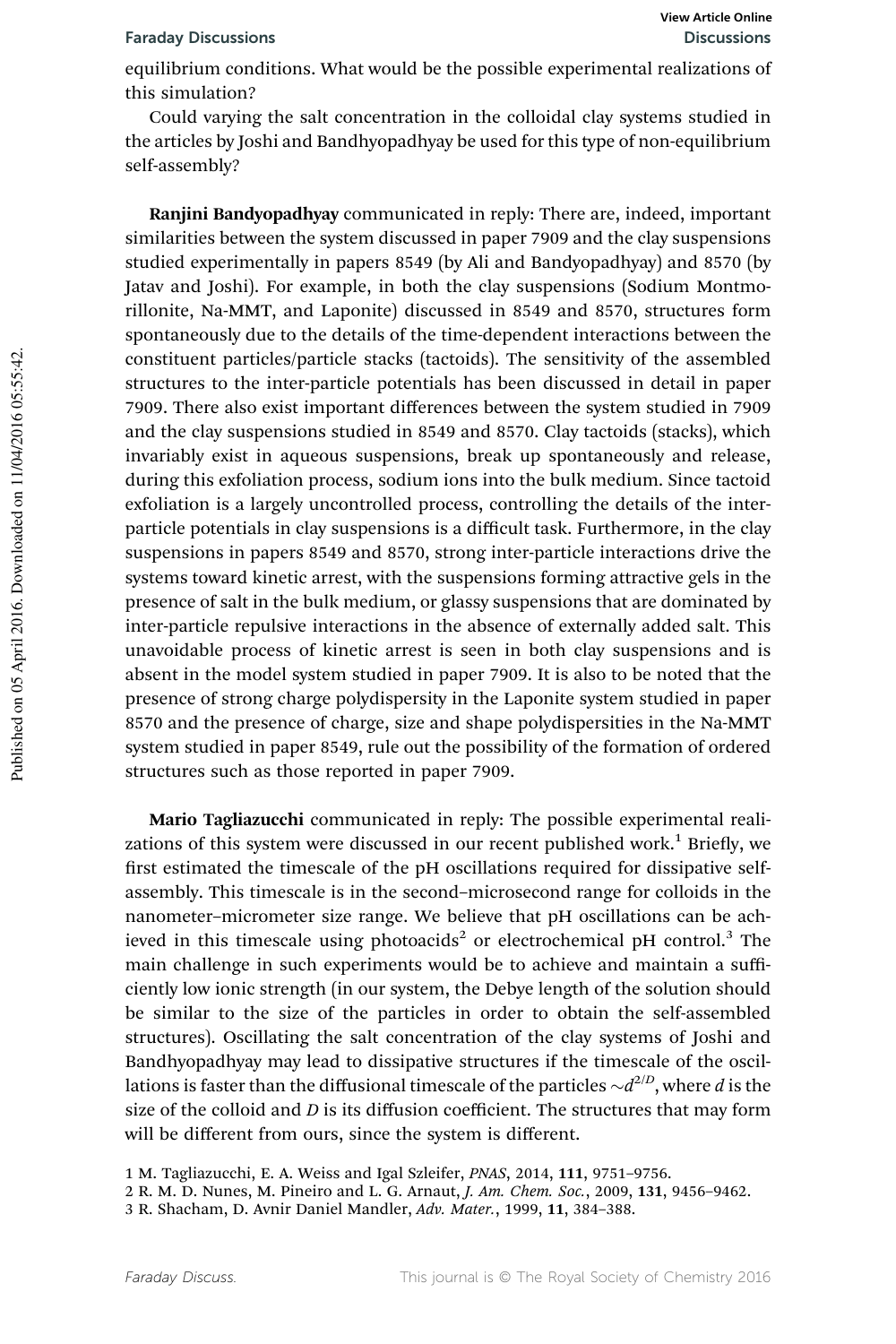Priyadarshi Roy Chowdhury communicated: "The colloidal molecules are dissipative structures that cannot be obtained in the absence of pH oscillations". Could you discuss this comment in more detail.

Mario Tagliazucchi communicated in reply: In the conditions of composition and density where we observe colloidal molecules, well-defined colloidal molecules are absent in fixed pH simulations. Thus, the colloidal molecules only form in the presence of pH oscillations and they are dissipative structures. This result does not preclude, of course, that the same colloidal molecules can form for other systems (*i.e.* particles interacting through other type of potentials) or even in the same system for other conditions.

Lynn Walker opened the discussion on the paper by Madivala G. Basavaraj: The mechanism for adsorption of colloidal particles at fluid interfaces is one of pinning due to formation of a solid–fluid contact line. This should not decrease the interfacial tension at low coverages. So why is the drop in interfacial tension with time interpreted as adsorption of particles in one case (one pH condition) and not in another (another pH condition). I wonder if the interfacial tension is actually responding to the adsorption of some other species in the system?

Madivala G. Basavaraj replied: If we compare the dynamic surface tension data for a pure water–decane interface and  $pH=2$  case, it can be argued that the ionic species in the suspension (at  $pH=2$ ), even if they adsorb on to the interface, do not reduce the surface tension. In our experiments, the drop in surface tension is observed when the pendant hematite suspension drops at pH of 4.0 and 6.5 are present in decane. We argue that this drop is due to particle adsorption to the suspension drop–decane interface. Since there is no change in surface tension with time for  $pH=2$ , we infer no particle adsorption. We refer to our recent work,<sup>1</sup> where we observe similar results for the adsorption of silica nanoparticles, where the electrostatic double layer interactions are screened by the addition of sodium chloride. We have not looked at the adsorption of other ionic species present in the system at this point. However, in the silica nanoparticles system, if NaCl present in the suspension drop was to adsorb at the interface, then the interfacial tension should have increased.<sup>2</sup> As the decrease in surface tension is observed in two independent studies this is a result of adsorption of particles due to low surface charge density.

1 V. R. Dugyala, J. S. Muthukuru, E. Mani and M. G. Basavaraj, *Phys. Chem. Chem. Phys.*, 2016, 18, 5499.

2 reference: Chapter 3, Arthur W. Adamson and Alice P. Gast, Physical Chemistry of Surfaces, Wiley-Blackwell.

Vinothan N. Manoharan addressed Madivala G. Basavaraj and Lynn Walker: Following up on Prof. Walker's question on the observed time-dependence of the dynamic surface tension: ellipsoids adsorbed at the interface must distort the shape of the interface, and as a result there are capillary interactions between adsorbed particles. When the particles are close enough, their capillary distortions overlap, reducing the surface energy. Could the change in the surface tension as a function of time reflect a transition between the adsorption of isolated ellipsoids (where their capillary distortions do not overlap) and the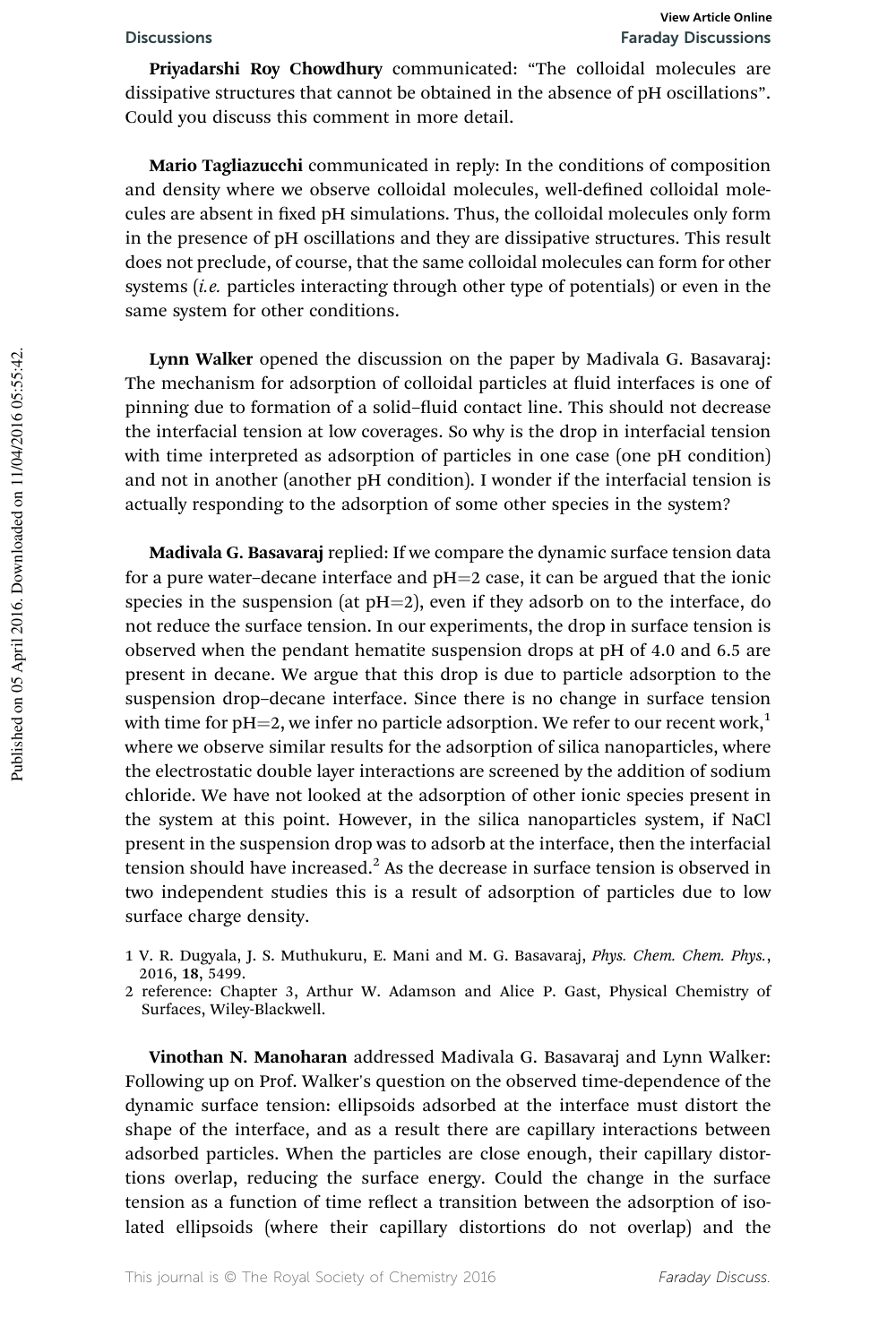adsorption of ellipsoids close to other particles, such that they interact with one another?

Lynn Walker replied: I wonder if this would be a way to estimate a surface concentration? Since the geometry of the particles is known, is a calculation of the surface concentration needed to have overlap of the capillary distortion possible? It would certainly be an estimate, but it could back up the dynamics.

Madivala G. Basavaraj responded: In the dynamic surface tension data, initially the decrease is relatively steep followed by a more gradual change. If the transition from the adsorption of isolated ellipsoids to multiple ellipsoids (close to each other and associated interface deformation overlap) were to cause the change in surface tension with time, then the surface tension should start to change after there are enough ellipsoids at the interface, which is not the case. Therefore throughout the dynamic surface tension measurements there is particle adsorption, however, the rate of adsorption depends on several factors which are discussed in the manuscript.

Lynn Walker remarked: As a follow up to my earlier question, I think that the dynamics of the interfacial tension might contain more information than is being considered. The dynamics are quite rich. If this is particle adsorption as Basa argues, then what can be learned from the timescales (the reaction-diffusion equation with an EOS like Volmer might be appropriate)? If this is adsorption of another species or even replacement of counterions near the interface, then that could also be interesting in understanding the phenomenon.

Madivala G. Basavaraj responded: I completely agree. It would be very interesting to look at the dynamics in more detail – especially – contact line dynamics, possible adsorption of ionic species, and accumulation of ions close to the interface. This would add to a much better and complete understanding of the adsorption of particles to fluid interfaces.

Neena S. John commented: In the case of isotropic particles, the effective radius is considered to calculate the interfacial free energy factor. For the present case of ellipsoids, do you consider the 'aspect ratio' for the calculations?

Also, will the ellipsoids assemble at a planar interface of decane–water in a similar manner?

Madivala G. Basavaraj answered: In the calculation of interfacial free energy, the area that the particle occupies at the interface is considered, that is how the radius of spherical particle figures in these calculations. The area is typically the area of intersection of the sphere and the interface plane. As long as this area is known, such calculations can be made for particles of any regular or arbitrary shape.

For ellipsoids, there are shape induced interface deformations, therefore, this area of intersection is not a perfect ellipse, but an undulated ellipse. Therefore, one has to consider this effect. Such deformations have been measured for ellipsoids and rod-shaped particles. Considering these effects in interface free energy calculations will involve more tedious calculations. Moreover, for complex shaped particles there are no analytical expressions for the calculation of the area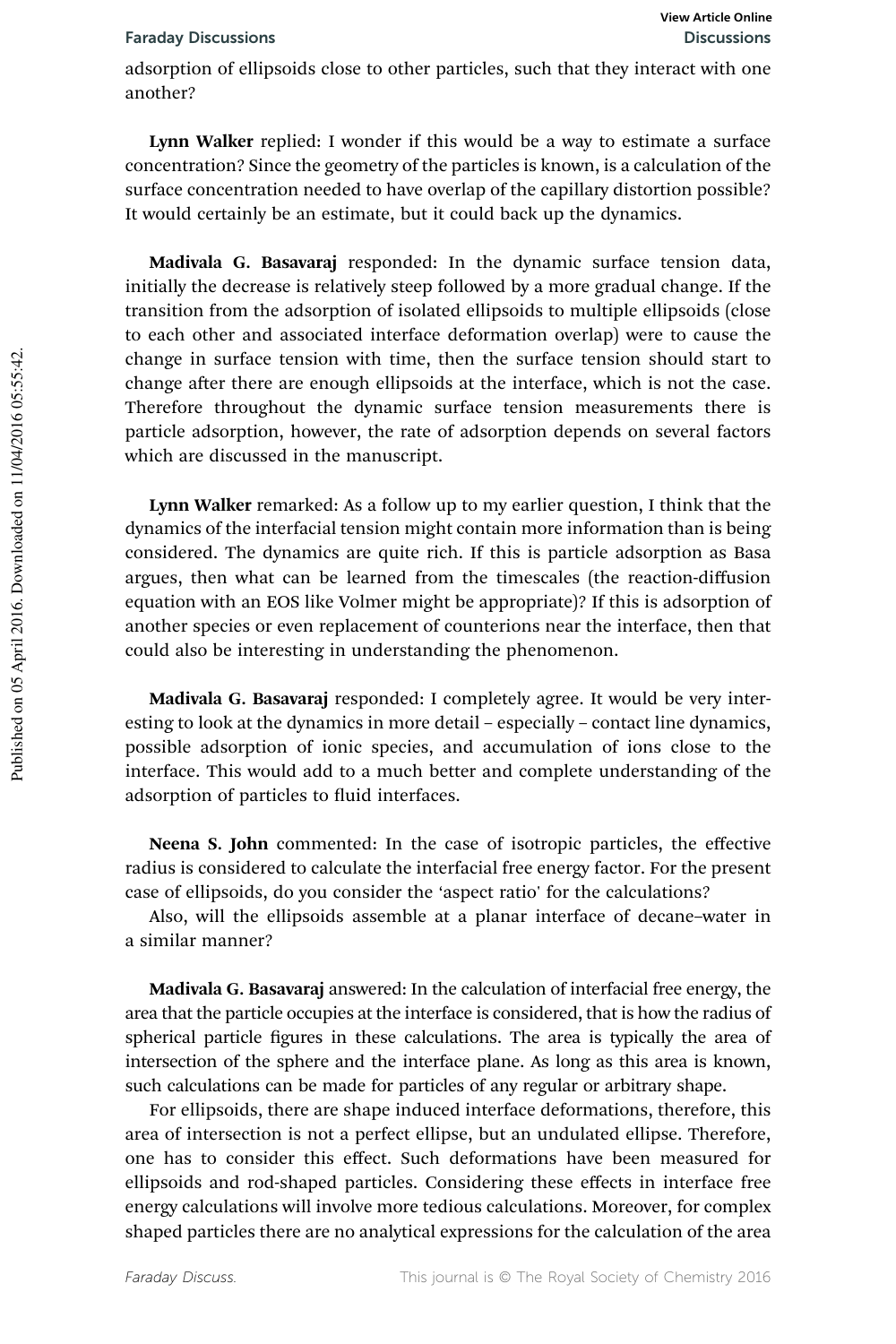of intersection. The behaviour of ellipsoids at interfaces is known to be very different from that of spheres. Ellipsoids that are homogeneous (not Janus) are know to position themselves flat at the interface – with their major axis parallel to the interface plane. For ellipsoids, due to long range capillary forces, both the structure and interfacial properties are known to be aspect ratio dependent.

Guruswamy Kumaraswamy asked: Could you please comment on the change in wettability of your haematite particles with a change in pH? Could this be sufficient to account for their pH-dependent segregation at the oil–water interface, without having to resort to the image charge argument?

Madivala G. Basavaraj responded: The idea of a possible change in wettability of hematite particles with a change in pH is an interesting one. I wonder if there are any tools to measure such wettability changes in solution. We have measured the contact angle of micron sized hematite particles (of different shapes – such as spherocylinders, cubes, dumbbells) at the water–decane and water–air interface by considering an aqueous sub-phase maintained at  $pH=6.5$ . The contact angles are obtained from the analysis of microscopy images obtained *via* a gel trapping technique. The values of the three-phase contact angles obtained irrespective of particle shape are  $\sim$  50 and  $\sim$  40 degrees, respectively. This suggests that the particles are still partially hydrophilic. It would be interesting to carry out wetting studies by considering aqueous phases at different pH values to see if there is any significant change in particle wettability.

B. L. V Prasad asked two questions: 1. Are the particles that are left to equilibrate in the system for 1 hr assuming any Janus character? Can this phenomenon explain the observations? 2. Please comment on why 1 hr is needed? What could be happening in this 1 hr?

Madivala G. Basavaraj answered: In our drop compression experiments, 1 hr of equilibration time is used to provide enough time for the particles to diffuse and eventually adsorb to the interface. This time period helped us to clearly demonstrate the buckling phenomena in the suspension drops at  $pH=6.5$ . In principle, buckling is expected to occur even if the equilibration time is lower, however, at a higher compression ratio. There is no evidence to support the hypothesis that the particles would assume Janus character. Since there is no chemical or physical charge to the particle during our experiments, particles assuming Janus character is very much unlikely.

Vinothan N. Manoharan commented: Another reason that the surface tension might evolve in time is contact-line pinning. Experiments from my group<sup>1</sup> show that micrometer-scale particles can take months to years to reach their equilibrium position at a fluid-fluid interface. We attribute the slow relaxation to pinning of the contact line on defects on the particle surfaces. In a dense monolayer of such particles, the surface energy might gradually decrease over time.

<sup>1</sup> D. M. Kaz, R. McGorty, M. Mani, M. P. Brenner and V. N. Manoharan, *Nature Mat.*, 2012, 11, 138–142.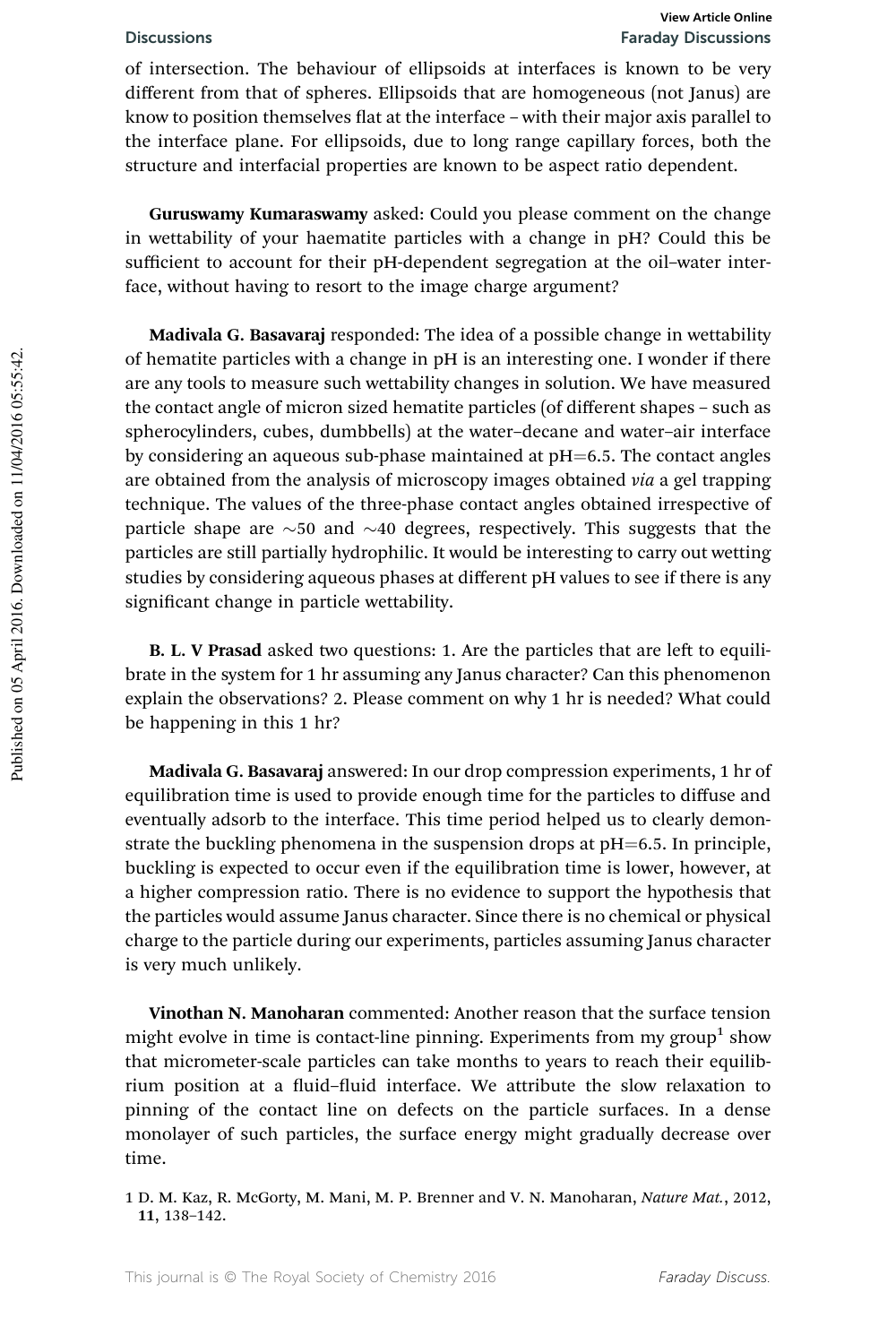Madivala G. Basavaraj responded: In the present study we use ellipsoids that are about 250 nm in length (major axis) and 50 nm in diameter (minor axis). It is clear from our experiments and earlier reports that the orientation of homogenous (in terms of surface chemistry) ellipsoids is such that their major axis is parallel to the water–decane interface. Thus, the relevant lengthscale is the length of the minor axis of ellipsoids and associated contact line. The lengthscale and timescale associated with contact-line pinning and equilibration period for the particles used in the present study are clearly much smaller than that for micronsized particles. The timescale of the experiment which is of the order of hours seems much longer, however, the measurement of contact line dynamics for smaller particles will help conclude if surface tension evolution due to contact line pinning is indeed the reason for the decrease in surface tension observed. Since the adsorption of particles is energetically favored there is strong reason to believe that the adsorption of particles does decrease the interfacial tension. This in our study is confirmed from the buckling experiments and SEM micrographs.

Ajeet Srivastav remarked: How would the shape of the nanoparticles (from spherical to cylindrical), in particular the nanowires, affect the observations with the higher interfacial area available to interact with?

Madivala G. Basavaraj answered: In general, interfaces coated with anisotropic particles such as ellipsoids or graphene sheets are shown to be solid-like and show interesting buckling behavior. There are reports on the compression of planar monolayers of rod-like particles, however, we are not aware of any pendant drop buckling experiments.

Ranjini Bandyopadhyay opened the discussion on the paper by Lynn M. Walker: Since the amphiphilicity of the middle blocks of the triblock copolymers are temperature-dependent, have you looked at the temperature-dependence of nanoparticle transport in your experiments? Also, would you comment on the release of the nanoparticles at specified targets?

Lynn Walker answered: Temperature is an important variable in these systems. For this work, we chose to use concentration to vary the structure since temperature would alter the PEO/water environment and add another complication. Isothermal experiments allowed us to compare to polymer theories for diffusion in semidilute polymer solutions. We have done other work with temperature, but this adds in new micelle transitions (from spheres to cylinders) and phase boundaries. This would be the next stage of the work and we have not yet designed the appropriate study. To get the nanoparticulate phase out of the nanostructured material, we could either cool the system below the CMT  $(\sim15^{\circ}C)$ or dilute with solvent (water). This would result in a polymer/nanoparticle dispersion which could be separated with centrifugation or filtration. It is worth noting that the block polymer chosen is FDA approved for many uses inside the body, so separation might not be necessary.

G V Pavan Kumar asked: Can you arrest the nanoparticles and further transfer them on to a substrate ?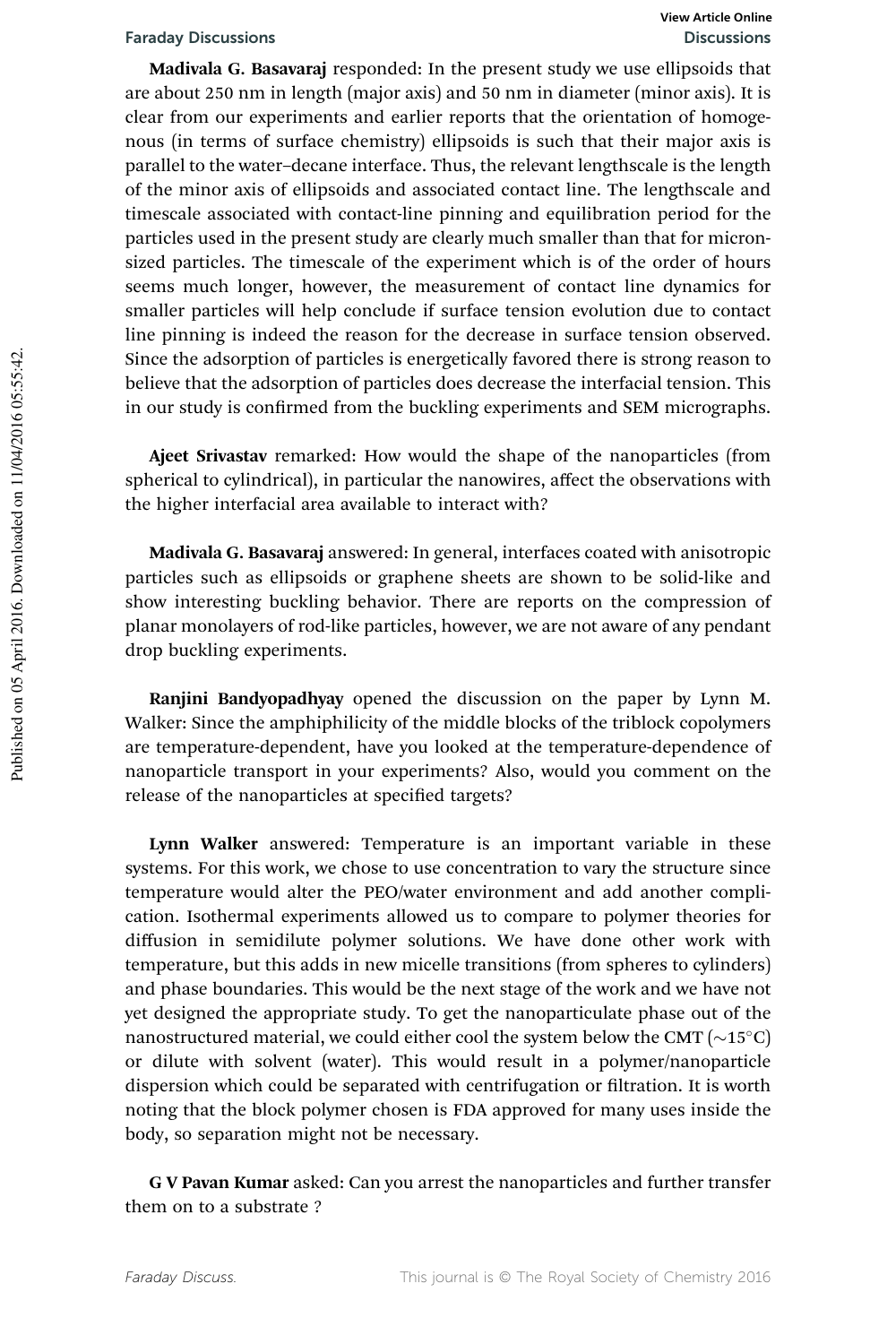Lynn Walker replied: It should be possible. However, we have purposely focused on tools to allow for structuring nanoparticles in three dimensions. I think that there are probably better ways (lithography and directed assembly) to do things on a substrate. Here, we wanted to find ways to use self assembly in three dimensions.

Alison Edwards commented: It is self-evident that the materials you are discussing which give clear diffraction patterns that you have shown here are crystalline under the conditions of your experiment. Your patterns are reminiscent of those obtained both by experiment and in analysis of diffuse scattering from 'hard' materials – especially those published by Richard Welberry. I would note that it is the long range order which gives rise to the sharp diffraction spots definitive of what is considered to be crystallinity, whereas the 'disorder' at short lengthscales gives the intensity outside the Bragg peaks – of which you have a great deal. Intriguingly, diffuse scatter does not drop away with 2-theta – do your patterns continue out in reciprocal space (or *Q* if that is your preferred measure)? The concepts developed by Prof. Welberry could be extended to make use of the data you have available in these patterns and there are some quite old modelling methods which can also be applied to such data to extract models for such materials.

Lynn Walker answered: We will follow up and thank you for the reference to Welberry's work. We come to this field from the structured fluid world and are realizing the importance of approaching these as crystalline materials (albeit 'soft' ones with significant form factor effects). Our patterns do continue in  $q$  space but only for 3–4 peaks. Using the proper conditions, we are able to align the power with shear to see 'single crystal' patterns. For some of these, we see higher order peaks. However, the peak height drops off quickly and the incoherent background comes up quickly. We usually have 3 orders of magnitude in intensity and that is often our limiting factor in peak resolution. As we have determined the conditions for 'annealing' the crystals, our scattering patterns are becoming even more crystalline and we will definitely approach these from the crystalline point of view!

Yogesh M. Joshi said: At  $25^{\circ}$ C how sharp is the liquid to crystalline transition for pluronic F127 when the concentration is increased? Is there any biphasic region where both crystal and liquid states coexist? Depending upon how fast the temperature of  $25^{\circ}$ C is attained, could there be a possibility of having a disordered glassy structure in Pluronic F127?

Lynn Walker replied: If you look at Fig. 1 in our manuscript, you will note that we avoided samples at the  $C_{gl}$  point (the concentration at 25°C of the transition). This is because the results are much more time dependent in this region. For all of our work, we were careful to slowly warm the samples from the liquid to the solid state and then allow for significant annealing time. So, we are confident that the results reported are for materials that are crystalline. It is possible to trap these materials in a glassy state by rapid heating from the liquid to the solid. It is also possible to create metastable structures by cooling/heating rapidly through the OOT seen in many of these systems. Our paper<sup>1</sup> discusses these issues with structural measurements. We have not yet addressed the issue of nanoparticle diffusion in a kinetically trapped system.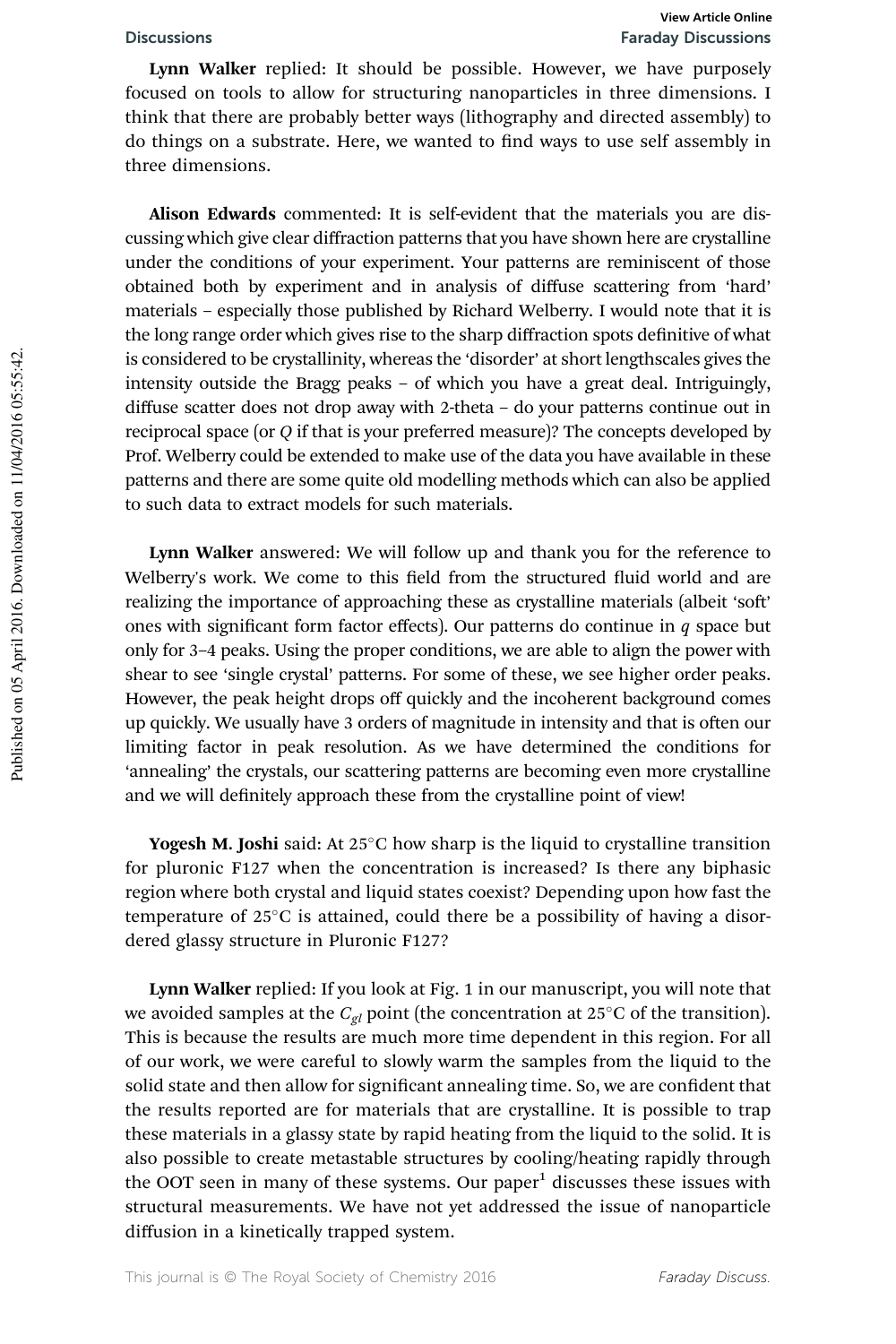1 T. A. Lafollette and L. M. Walker, *Polymers*, 2011, 3, 281.

Sudeep Punnathanam asked: In cases where the mobility of the nanoparticles is severely limited, are you able to crystalize structures that are similar to those observed in substitutionally ordered alloy systems?

Lynn Walker responded: This is a good question and one for which I do not have an answer. There is no reason that this would not work and we are interested in investigating it. The nanoparticles in the hindered cases are held in the interstitial pockets by steric forces, so we lack the specific interactions in colloidal aggregates. I suspect that we would be able to form clusters of a specific size (set by the block copolymer geometry), but I am not sure that we would generate the highly ordered structures reported in oppositely charged nanoparticle or colloidal crystals and alloys.

Siddharth Kulkarni asked: By increasing the particle size above the critical micelle size (characteristic repeat distance), is it possible to see the particles at the grain boundaries? Further, is it possible that such particles partitioned at the boundaries can form a network and enhance the viscoelastic properties of the triblock copolymer matrix?

Lynn Walker replied: We did look at different particle sizes. If the particle size is significantly larger than the unit cell size (micelle size), then the particles sample the bulk behavior of the material. We see no templating or location of the particles coincident to the block copolymer matrix or any grain boundaries.<sup>1</sup> Our earlier templating work does not suggest partitioning to grain boundaries. We do see the spacing of the nanoparticles picking up the crystal structure of the block copolymer micelles. In this work, we sheared one sample to form a single crystal and saw no difference in diffusivity of the nanoparticles. This is indirect evidence, but adds to our body of work that suggests that particles do not partition to grain boundaries in this system. I should also note that we have not been able to determine a domain size for these materials; it requires very little shear to align these into near single crystals.

One difference to note is that this is a highly solvent swollen system. Most work on particles dispersed in block polymers has focused on melts. In a melt system, the energy difference between a grain boundary and the organized micelles is probably considerably more than in this solvent swollen system.

1 D. C. Pozzo, K. R. Hollabaugh and L. M. Walker, *J. Rheol.*, 2005, 49, 759–782.

Guruswamy Kumaraswamy queried: Could you please comment on the diffusivity of the fluorescent probes in your ordered micellar systems relative to semidilute PEO solutions where the mesh size is comparable to PEO in the micellar phase?

Lynn Walker answered: We thought about this comparison a great deal. Fig. 8 in the manuscript has a prediction for the diffusivity for PEO solutions equivalent to the coronas in the block copolymer solution. We used the molecular weight of the PEO block in the copolymer and calculated concentration using the volume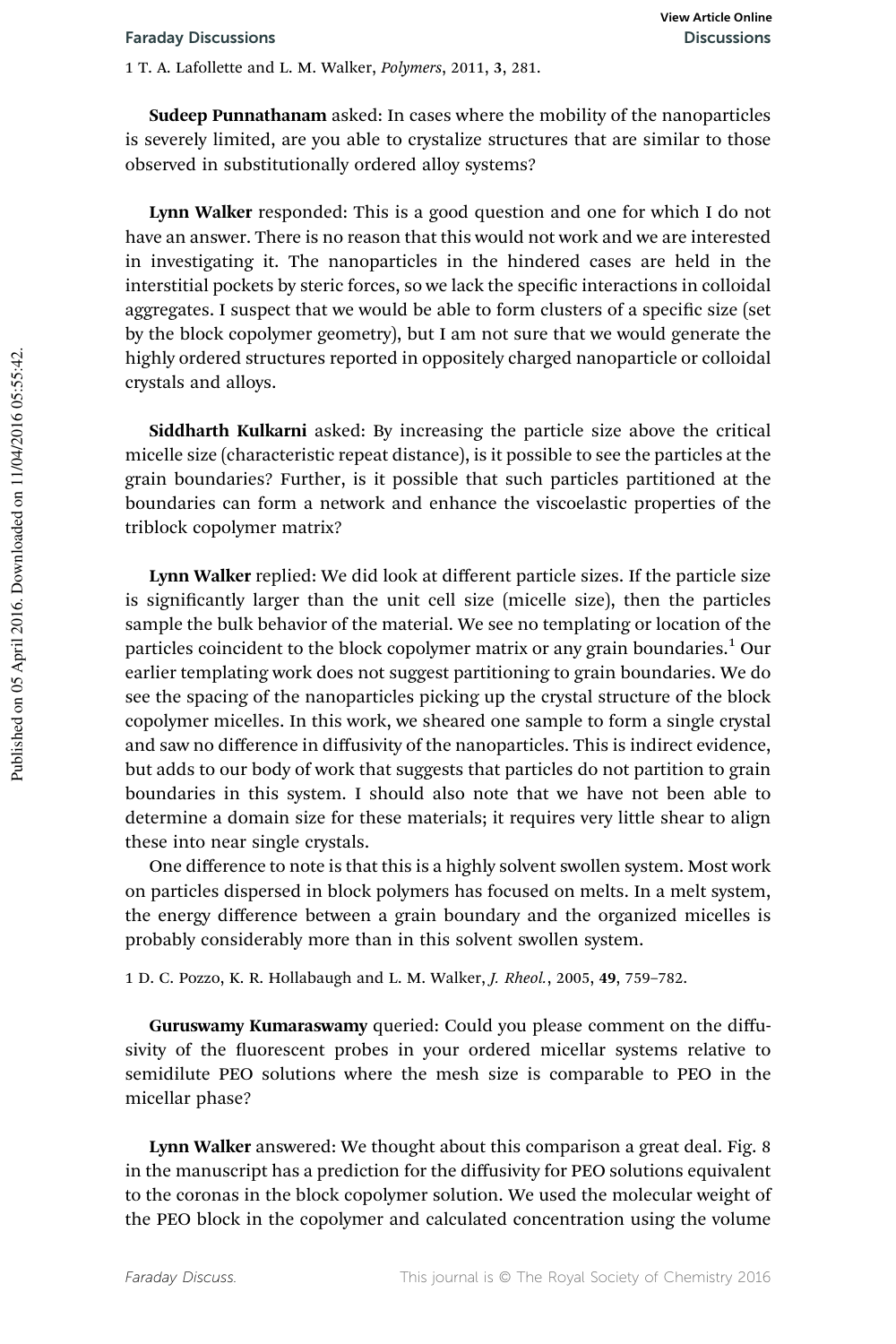available without the PPO cores. What we see is that the diffusivity in the block copolymer is signicantly slower than what would be observed in the equivalent PEO solution. We compared to experimental data (Fig. 8) and a theoretical model for diffusion of nonsticky spheres through unentangled polymer solutions (Fig. 9). The comparison differs slightly, but the overall results are similar in that the nanoscale structure of the block copolymer solution causes a decrease in transport beyond just transport through the corona.

Priyadarshi Roy Chowdhury communicated: Does the complexity of the selfassembly of block co-polymers cause any hindrance to the nanoparticle diffusivity?

Lynn Walker communicated in reply: Yes. This was the point of the work to show that the nanoscale structure is what controls mobility of the nanoparticulate phase dispersed in the block copolymer solution. The findings show that it is possible but that tuning the diffusivity requires understanding the details of both the static and dynamic nanoscale structure.

Madivala G. Basavaraj opened the discussion on the paper by Ranjini Bandyopadhyay: In your analysis of clay particles you mention that the particles are polydisperse and often exist as stacks. I am curious if particles in each stack are identical. If they are, would it be possible to separate them based on size and obtain monodisperse particles?

Ranjini Bandyopadhyay responded: It can be seen from the SEM image in Fig. 1 of our paper that the sodium montmorillonite (Na-MMT) clay particles are polydisperse, irregularly shaped and flexible. Na-MMT tactoids can therefore not be treated as monodisperse stacks. One of the aims of our work was to obtain a clearer understanding of the sedimentation of natural clay gels in the context of geophysical phenomena such as the formation of river deltas. Ordered clay stacks are unlikely in natural clay suspensions and therefore not desirable in our experiments. That said, it must be mentioned that Na-MMT tactoids exfoliate into smaller entities due to the hydration of the interlayer sodium ions which push the negatively-charged particles apart, ultimately resulting in an accelerated exfoliation process. Na-MMT can also be exfoliated by the intercalation of polymer chains which screen the electrostatic interaction between the clay particles, triggering exfoliation into smaller tactoids/ stacks and ultimately to single entities. However, this process is extremely sensitive to the concentration of clay in the aqueous suspension.<sup>1</sup> Depending on the sample preparation protocol, there can also be a tactoid-reformation process which results in the tactoids growing in size. $2$  Clay tactoids are more likely to eventually exfoliate into single clay particles if the suspension is diluted substantially. Once the tactoids have completely exfoliated, it is presumably possible to use some size segregation technique such as centrifugation to separate clay particles according to size. Complete exfoliation of all tactoids followed by size-separation may therefore be an easier way to size-segregate particles than by first making monodisperse stacks/ tactoids followed by exfoliation.

1 S. Ali and R. Bandyopadhyay, *Langmuir*, 2013, 29, 12663–12669.

2 S. Ali and R. Bandyopadhyay, *Appl. Clay Sci.*, 2015, 203, 85.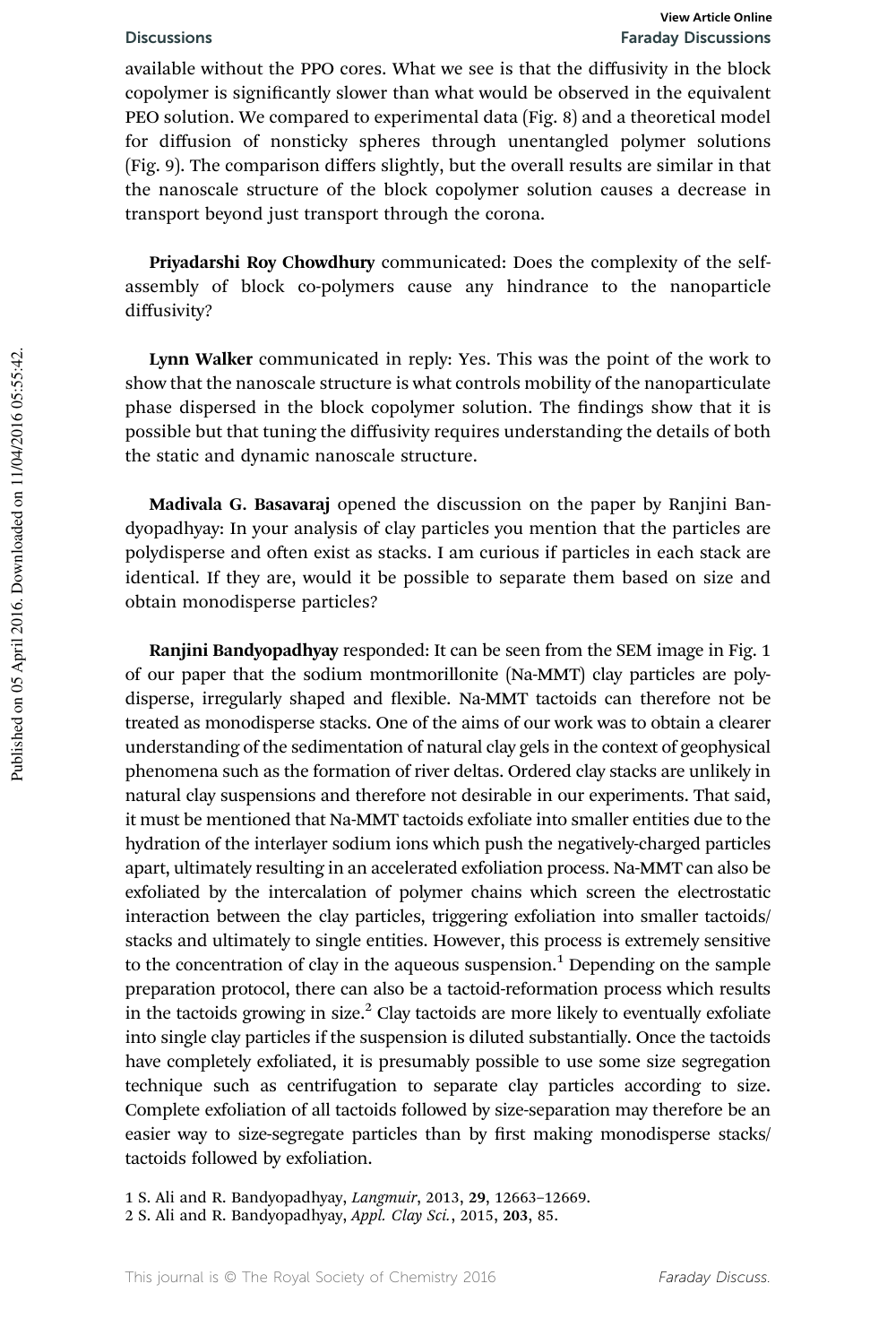Yogesh M. Joshi remarked: Where do the samples studied by you lie on the Na-Montmorillonite–water phase diagram. It is interesting to see that the system studied by you shows sedimentation. Such sedimentation is also observed for the Laponite suspension<sup>1</sup> wherein the average concentration of the clay rich region was independent of Laponite concentration. Do you also observe a similar phenomenon?

1 P. Mongondry, J. F. Tassin and Taco Nicolai, *J. Colloid Interface Sci.*, 2005, 283, 397–405.

Ranjini Bandyopadhyay replied: The concentration of sodium montmorillonite (Na-MMT) in the samples studied in our paper is far below the concentration required to form a soft glassy sample in the absence of salt. Soft glassy behaviour in aqueous Na-MMT suspensions is first observed at 4 wt% in the absence of  $\text{salt.}^1$  In our paper, the concentration of Na-MMT in the Na-MMT gels is fixed at 0.8 wt%. Without salt, therefore, these clay suspensions would have remained in a sol state. There are several similarities in the settling behaviour of Na-MMT gels (reported in our paper) and Laponite gels in the presence of salt.<sup>2</sup> In both cases, sedimentation is observed at low clay concentrations, with the settling speed depending on  $C_{\rm s}$ , the concentration of salt. As mentioned earlier, we are in the low clay concentration (*C*) regime, and explore the structures and sedimentation behaviours of Na-MMT gels over a range of  $C_{\rm s}$ . We track the location of the settling interface and report that the time duration for the initial quiescent regime (the regime immediately before sedimentation starts) depends strongly on *C*<sub>s</sub>. The sedimentation behaviour observed in our work is also very sensitive to the preparation protocol, *i.e.* whether salt is added before or after adding clay (SAC and SBC samples in our paper). In their work, Mongondry *et al.* speculate that their results do not rule out particle aggregation in the formation of Laponite gels. This picture agrees very well with our conclusions from the cryo-SEM images of Na-MMT gels (Fig. 11 in our paper). The authors have reported the possibility of gel formation even in samples with extremely low concentrations of clay in the absence of salt. Our paper, in contrast, deals exclusively with the structure and sedimentation of clay gels in the presence of substantial amounts of salt. Mongondry *et al.* plot the reduced scattered light intensity (Fig. 9 in their paper) *vs* the wavevector *q* and define a correlation length  $\xi$ , a characteristic lengthscale for structure formation of the clay suspensions studied by them. They find that for the highest clay concentrations investigated, there is no change in the reduced intensity. It is important to note here that these samples do not contain salt and the authors explain their results in terms of repelling unconnected aggregates or an ordered house-of cards (HoC) structure. In the Na-MMT gels studied by us, however, there is substantial salt in the medium and there are connections between tactoids/exfoliated particles in all the samples (Fig. 11). We systematically tracked the evolution of the clay network structure using these cryo-SEM images and explained the observed sedimentation behaviour in terms of the thermal fluctuation-induced particle rearrangements which modify the local yield stresses of the gel. It is clearly evident from Fig. 11 that in contrast to the work by Mongondry *et al.*, we do not have a well ordered house of cards structure. It is also important to note that the structures that form in our gels are of the order of several micrometers. It is therefore unlikely that if we were to perform systematic scattered intensity measurements for our clay gels, we would see a constant *q*-independent intensity as reported by those authors.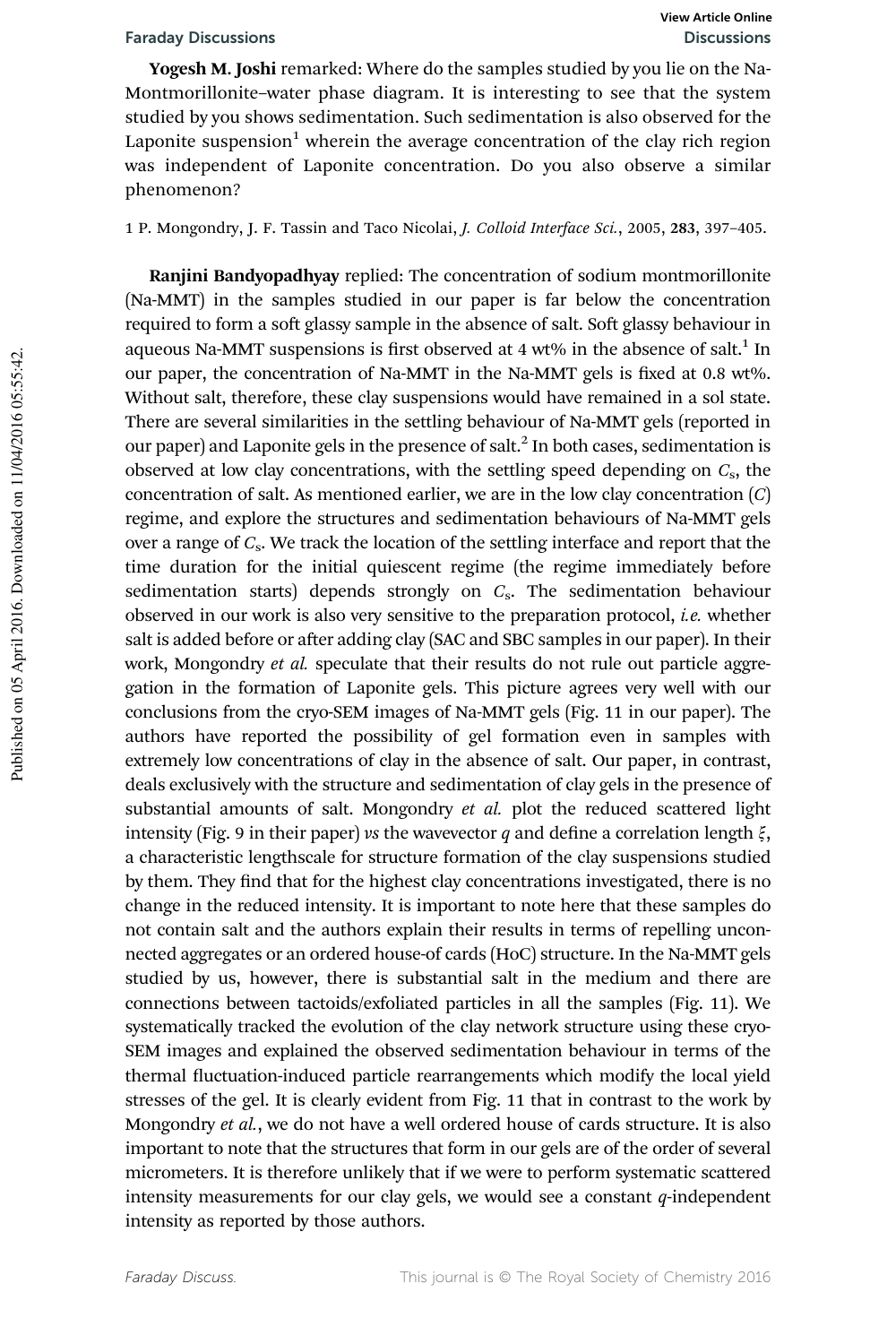1 S. Ali and R. Bandyopadhyay, *Soft Matter*, 2016, 12, 414-421.

**View Article Online**

2 P. Mongondry, J. F. Tassin and Taco Nicolai, *J. Colloid Interface Sci.*, 2005, 283, 397–405.

Daan Frenkel commented: You mentioned the use of ultrasonic techniques to probe particle size distribution under conditions where light-scattering cannot be used due to the opacity of the sample. Could you explain how this ultra-sound technique works and indicate when it is (and when it is not) the preferred tool to determine particle-size distributions.

Ranjini Bandyopadhyay responded: Ultrasound attenuation spectroscopy (UAS) is a valuable tool to estimate particle size distributions (PSDs) for opaque and nontransparent samples.<sup>1</sup> The technique involves the measurement of attenuation of very low intensity ultrasound passing through a colloidal dispersion. The attenuation coefficient,  $\alpha$ , calculated using the Beer–Lambert law, is expressed in terms of a compression complex wave number, *k*. This compression complex wave number, *k*, is related to the PSD of the constituents of the dispersion by modelling the attenuation spectrum appropriately and with prior knowledge of the density of the medium, the density of the particulate phase in suspension, the viscosity of the medium at that temperature and the sound speed in the solid medium. In our fits to the acquired attenuation data, only viscous loss was considered. Complete details can be found in one of our publications.<sup>2</sup> We used UAS extensively to calculate the PSD of clay tactoids in aging clay suspensions at clay volume fractions very close to that required for dynamical arrest of the tactoids. In conventional techniques such as DLS, size estimation is performed by relating the decay of the intensity autocorrelation data to the diffusion coefficient which is then related to the particle size using the Stokes Einstein equation. In the volume fraction regime where the suspension is approaching non-ergodic behaviour, the Stokes Einstein equation ceases to be applicable, thereby making the above treatment using UAS extremely powerful in estimating PSDs. However, it is noted here that the PSD estimated using UAS is based on modelling the data appropriately. Some prior knowledge of the sample, as mentioned above, is therefore an essential requirement for successful analysis of the data.

1 A. S. Dukhin and P. J. Goetz, *Characterization of Liquids, Nano-and Microparticulates, and Porous Bodies using Ultrasound*, Elsevier, New York, 2nd edn., 2010.

2 S. Ali and R. Bandyopadhyay, *Langmuir*, 2013, 29, 12663.

G V Pavan Kumar said: Your technique of using ultrasound is interesting. Adding to the discussion, I would like mention that one may possibly utilize light and sound simultaneously to probe the assembly in liquid. An example would be to use the Raman–Nath effect.

Yogesh M. Joshi remarked: In Fig. 11, the SEM for the suspension after 138 h shows continuous layers of clays. The lateral dimension of a clay particle is mentioned to be around 400 nm. Could such observation of continuous layers over several microns of lengthscale originate from sintering of the clay particles?

Ranjini Bandyopadhyay replied: As Prof. Guruswamy has pointed out, sintering of Laponite or montmorillonite plates is rather unlikely. These minerals are chemically very inert and are not expected to sinter.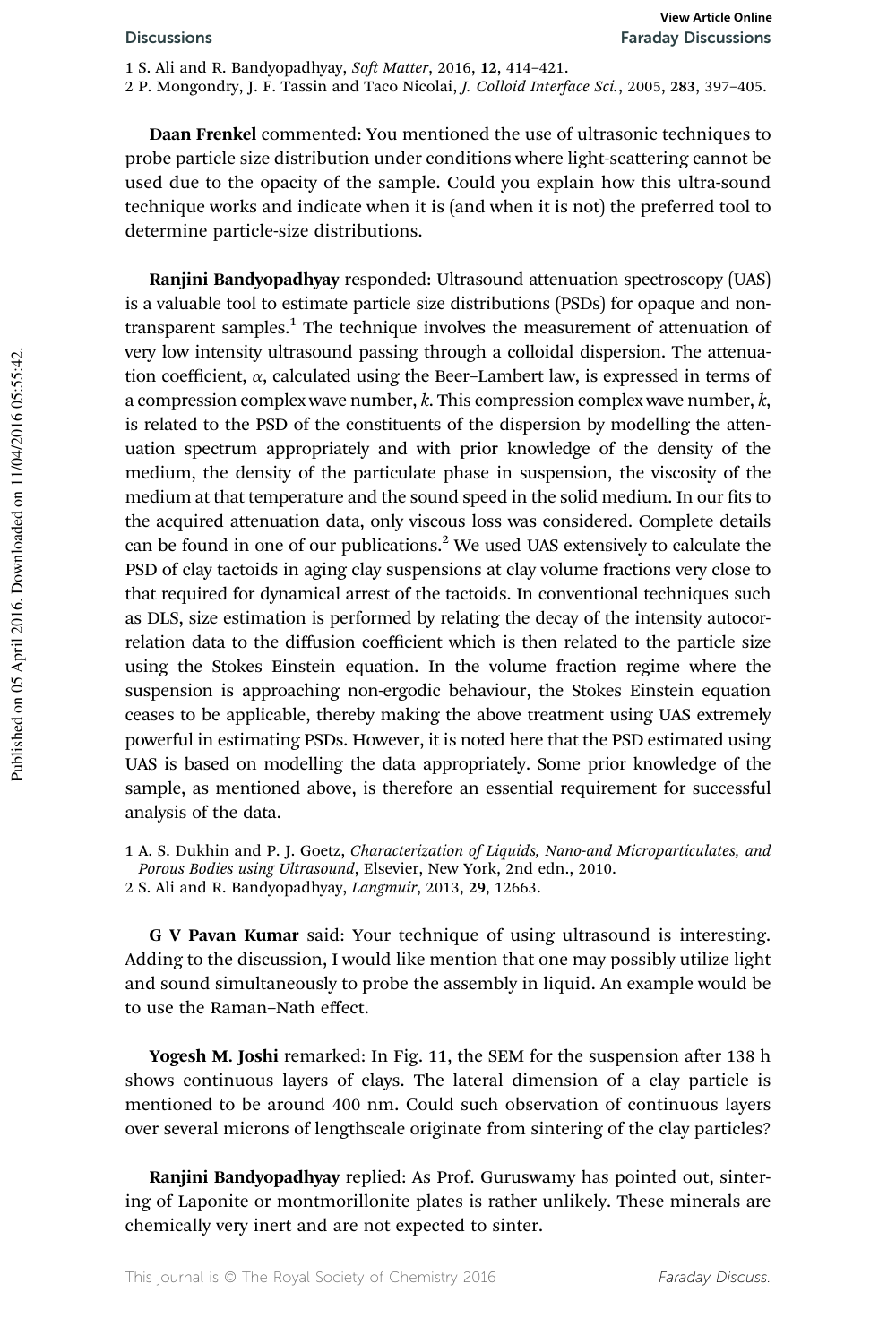Yogesh M. Joshi remarked: A suspension of clays such as bentonite, montmorillonite, Laponite, *etc.* when added to water shows a soft solid like consistency and is out of thermodynamic equilibrium. Such out of equilibrium structures are highly sensitive to preparation protocol. The work by Prof. Bandyopadhyay very clearly shows how an apparently trivial matter such as whether salt is added before or after mixing clay has a profound influence on the resultant structure and properties. It appears that being sensitive to preparation protocols is a characteristic feature of many out of equilibrium soft materials. Consequently, a product with soft solid-like consistency is influenced by not just the ingredients but the preparation protocol.

Madivala G. Basavaraj asked: What is the correct picture that emerges out of your study on the destabilization of clay dispersions – stable dispersions, then aggregation, followed by settling and then consolidation? How do the results of the sedimentation experiments compare to theories that have been developed for the setting of aggregates?

Ranjini Bandyopadhyay replied: The picture that emerges from our experiments can be summarized as follows: when clay is mixed in water with enough salt to partially screen the repulsion between the constituent particles, the clay particles aggregate in 'overlapping coin' or 'house of cards' configurations or in a combination of both configurations. The time required for stable gel formation is strongly dependent on the concentration of salt in the medium. The gel remains stable for a length of time that depends on the concentration of salt in the medium and the preparation protocol (salt added before clay (SBC) or salt added after clay (SAC)). This initial quiescent regime is followed by a transient/ delayed collapse of the gel and a slow compaction of the clay particles into a dense sediment at the bottom of the sample cell. The results are understood in terms of thermal fluctuation-driven particle rearrangements that occur in the gel continuously, modifying the mechanical response of the gel and giving rise to the observed settling behaviour. This scenario has been summarized as a cartoon in Fig. 12 of our paper. Incidentally, the regimes of collapse discussed here have been observed previously in the sedimentation of depletion gels and in colloidal suspensions flocculated at their secondary minimum (references 17–23 of the paper). Using simple theoretical arguments, Manley *et al.* (reference 18 in this paper) showed that delayed sedimentation (or transient collapse) observed in colloidal Ludox gels depends on the comparative values of the gravitational stress on the gel and the network yield stress. The same arguments and physical picture apply to the colloidal sodium montmorillonite (Na-MMT) gels studied here. As speculated by us in the conclusions section of the paper, the observed delayed gel collapse and the subsequent densification could be, in principle, modelled theoretically by using a poroelastic model as a starting point with the clay particle/ tactoid association rate  $K_A$  and the dissociation rate  $K_D$  of the clay platelets as input parameters. Unfortunately, given the complex nature of the exfoliation state of Na-MMT, measuring  $K_A$  and  $K_D$  will clearly not be easy. Therefore, even though general features such as the delayed collapse of gels have already been explained theoretically in the literature, modelling other observations such as the differences in settling behaviour in SAC and SBC gels remain a far greater challenge.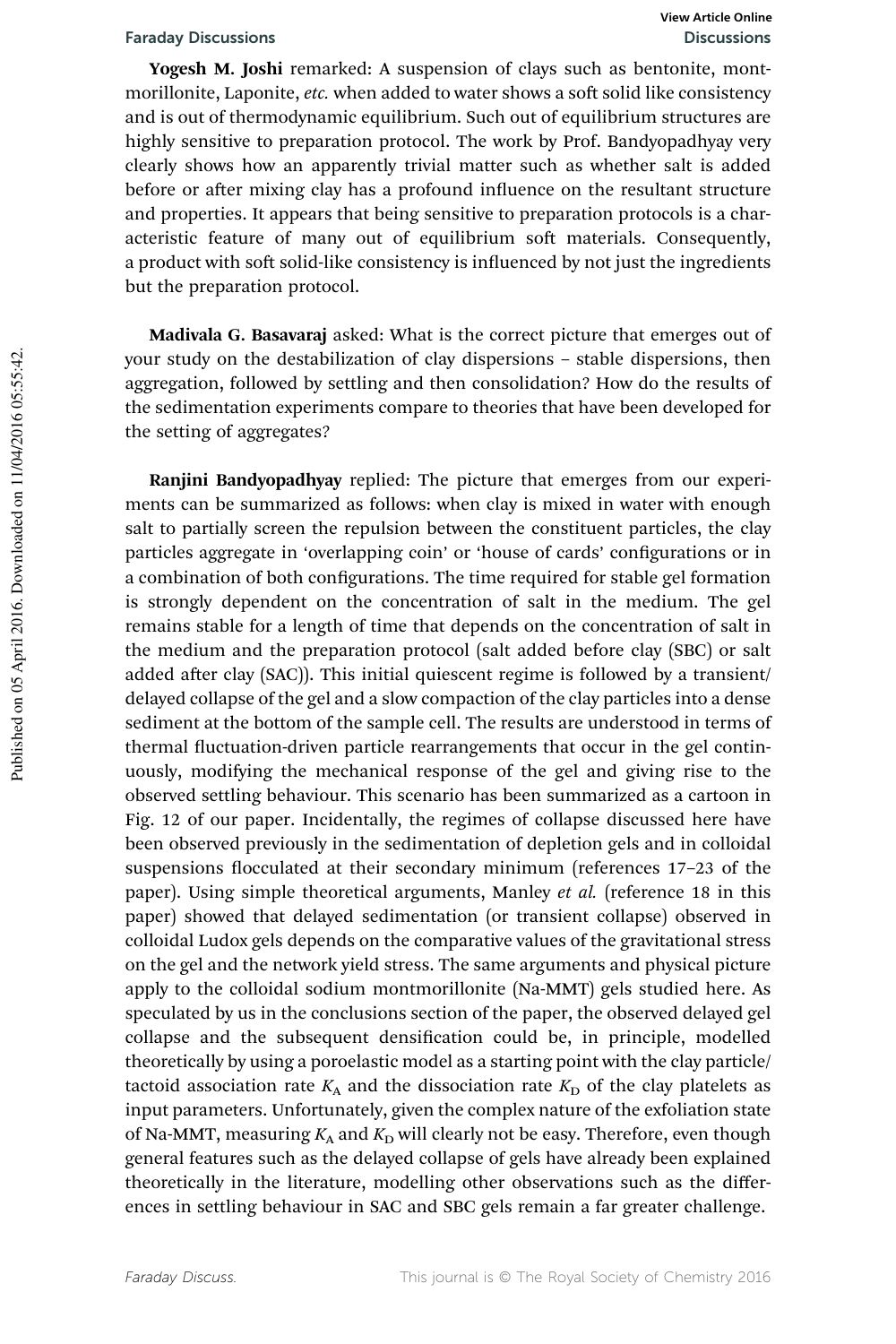Siddharth Kulkarni addressed Ranjini Bandyopadhyay and Yogesh M. Joshi: Can the gel formation be predicted by looking at the frequency sweep spectra? Is direct visualization more reliable than the rheology data?

Ranjini Bandyopadhyay responded: The frequency sweep spectra of soft glassy materials are characterized by certain ubiquitous features such as the frequencyindependent elastic modulus and a weakly frequency-dependent viscous modulus.<sup>1</sup> The rheological signatures of critical gel formation have been discussed by Professor Joshi in paper 8570. In our work, we correlated the honeycomb structures of our clayin-salt suspensions and their stability behaviours by means of imaging using scanning electron microscopy (SEM) under cryogenic conditions and light transmission experiments. Cryo-SEM allows us to resolve the microscopic details of the structure at very short lengthscales (approximately 100 nanometers), something that bulk rheology measurements could not have achieved. In a previous work, $^2$  our group found that above a critical salt concentration, there is a microstructural change in clay gels and that the rheological responses of the suspension could be correlated to plate–plate associations of the Laponite particles probed using cryo-SEM. The nature of these plate–plate associations is clearly very important in determining the stability of the honeycomb structures. In the present paper, we systematically investigated the stability of these structures and correlated them with structural details (obtained using cryo-SEM and resolvable down to the scale of 100 nanometers) at a lower clay volume fraction.

1 H. M. Wyss, K. Miyazaki, J. Mattsson, Z. Hu, D. R. Reichman and D. A. Weitz, *Phys. Rev. Lett.*, 2007, 98, 238303.

2 S. Ali and R. Bandyopadhyay, *Soft Matter*, 2016, 12, 414.

**Yogesh M. Joshi** replied: The seminal work of Winter and Chambon $^1$  proposed that in a gel forming system, tan  $\delta$  is independent of frequency at the critical gel state, such that *G'* and *G''* show power law dependence on frequency with identical exponent. Consequently, by monitoring evolution of *G'* and *G''* at different frequencies it is possible to infer the gel formation process. On the other hand scattering techniques such as light scattering and SAXS can also be used to obtain the fractal dimension associated with a gel. Interestingly, the fractal dimension obtained from frequency independent tan  $\delta$  at the critical gel point matches very well with the one obtained from the scattering studies.

1 H. H. Winter and F. Chambon, *J. Rheol.*, 1986, 30, 367–382.

Guruswamy Kumaraswamy said: Sintering of Laponite or montmorillonite plates is rather unlikely. These are 2 : 1 phyllosilicates with tetrahedral silicate layers that sandwich an octahedral middle layer. These are chemically very inert and are unlikely to sinter. One way to verify that there is no sintering in the aged gel would be to completely dry the gel, crush it into a powder and then redisperse to form a gel again. If the clay has sintered, then the gelation process and the nature of the gel formed after drying will be very different.

Nirmalya Bachhar opened the discussion on the paper by E. Eiser: How does the concentration of the NPs affect formation of the structure? Does it change the physical properties of the system which may affect the final application?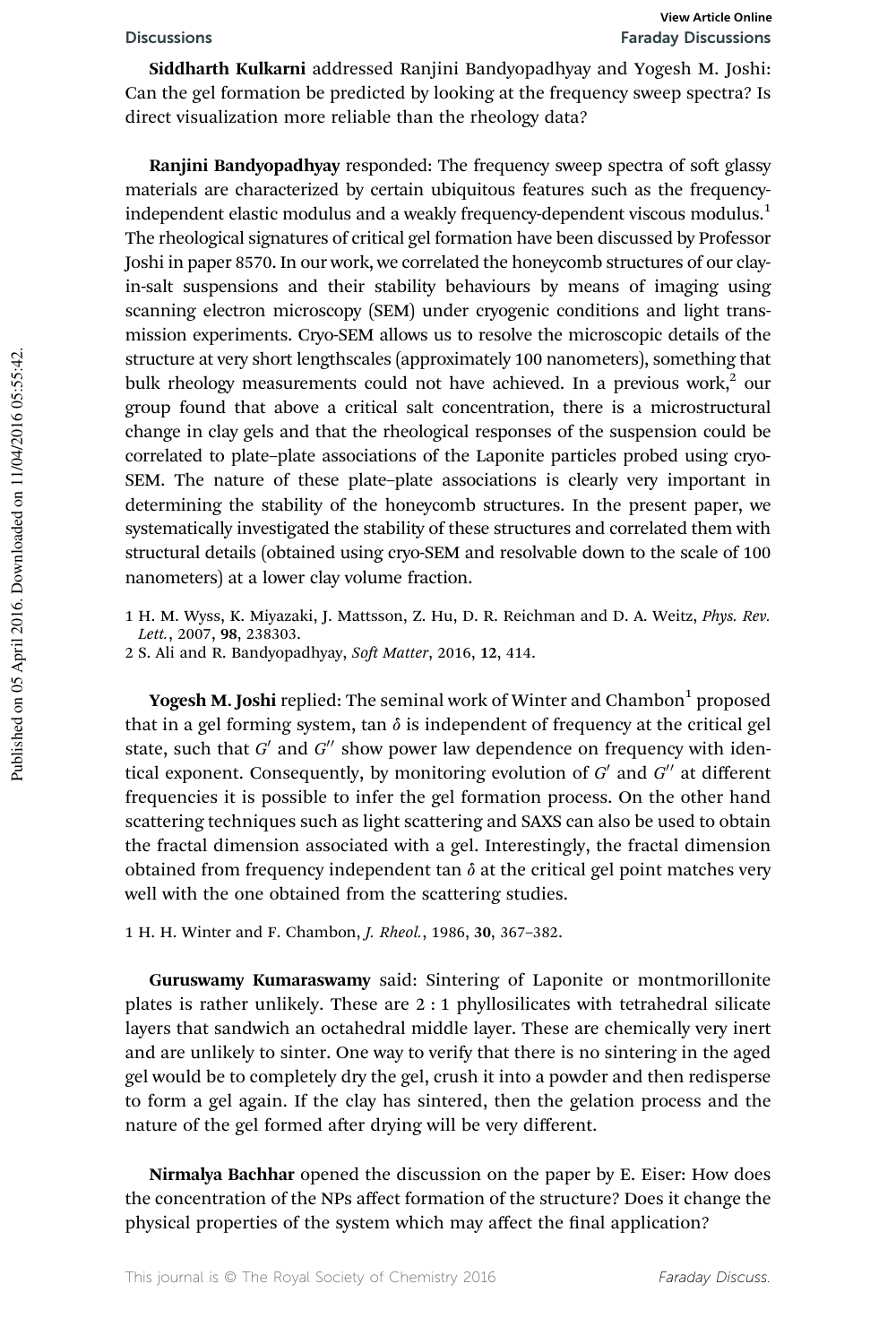Erika Eiser replied: While the different ratios of colloids to rods did not lead to large changes in the homogenised structures (also apparent from the chorddistribution analysis) we did observe a much bigger change in structure for the rapidly cooled open structures. Indeed the characteristic lengthscales in the open structure shortened for higher gold-nanoparticle fractions. We argue that it depends what structure you aim for. In the slowly cooled homogenised structures we do not see significant changes.

Yon Ju-Nam asked: In paper 8600, the inclusion of thiol groups in the DNA molecules was mentioned as DNA–thiol is required for the ligand exchange carried out in the preparation of the functionalised gold nanoparticles. Could it be possible to know in more detail how these thiol groups are added to the DNA molecule?

Erika Eiser responded: While thiolated DNA can be bought readily from IDT technology, we also performed the thiolation of the 5'-phosphate end of the DNA using a scaled up version of a protocol by Zanocco et al.<sup>1</sup>.

The latter is advisable if large amounts of thiolated DNA are required.

1 G. T. Hermanson, *Bioconjugate Techniques*, Academic Press, 2nd edition, 2008.

Sanat Kumar asked: Do you get ordered phases as seen for cylinder–spherical mixtures in the limit of hard sphere (packing) interactions alone?

Erika Eiser replied: The phase diagram of the pure fd-virus solutions has been investigated in great detail by Seth Fraden and Zvonomir Dogic (Brandeis University). Fd-viruses are known to form a cholesteric phase. The Brandeis group has shown that the isotropic to cholesteric transition depends on the added-salt concentration, as the side-coat proteins are negatively charged. Hence, in the limit of high added-salt concentrations the viruses behave like hard rods. We also observe a transition to high-density liquid-crystalline phases. However, in the present work we only consider very low virus-concentrations.

Charusita Chakravarty asked: In your earlier work on DNA-colloids, you were able to generate finite aggregates. In this study, you generate open-structured gels. Could you provide some insight into the nature of effective interactions between colloids and mechanisms of self-assembly that lead to these differences?

Erika Eiser replied: The main difference in whether one would obtain finite size clusters or a percolating network is the length of the spacer between the colloid and the 'active' or 'sticky' part of the DNA. In our previous work<sup>1</sup> we coated 1 micrometer large polystyrene particles with lambda-DNA, which is about 48000 base pairs long and has a radius of gyration of 800 nm. While one end was attached to the colloids the main double-stranded part of the DNA served as steric stabiliser, and only the last 12 bases were in single stranded form for the binding. The lambda-DNA formed a mushroom-monolayer around the colloids. Because of the length of the dsDNA spacer all available ssDNA on one colloid could bind to all available complementary ssDNA on a different colloid. Hence, all bonds could be saturated, preventing the system from forming a percolating structure. We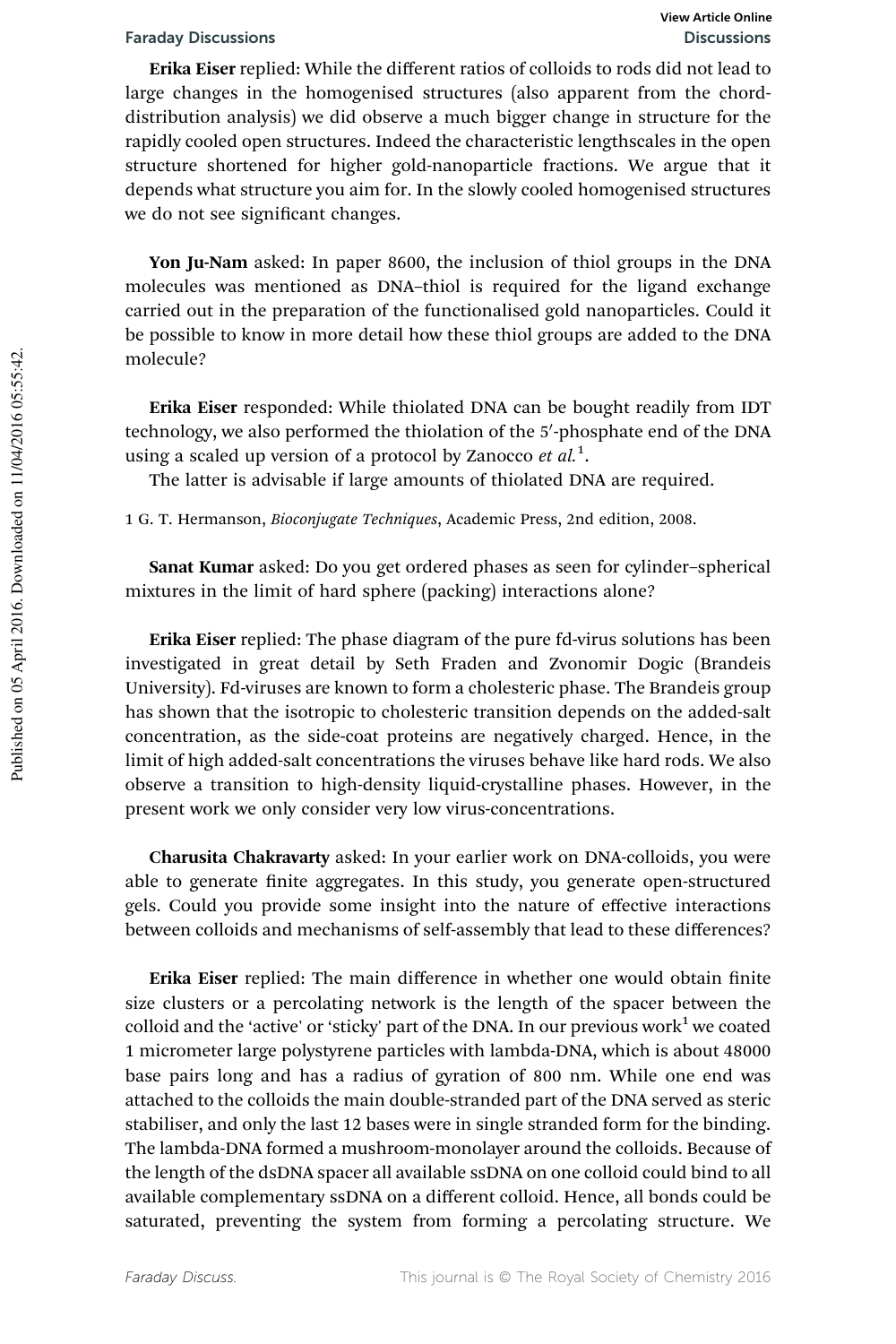showed that by shortening the polymeric spacer below a certain length two colloids with complementary DNA could no longer saturate all their available bonds thus forming percolating networks.<sup>2</sup> The same holds for nano-colloids. In our present study the DNA spacer was always a few nanometers shorter than the colloids used.

1 T. Schmatko, B. Bozorgui, N. Geerts, D. Frenkel, E. Eiser and W. C. K. Poon, Soft Matter, 2007, 3, 703.

2 N. Geerts, T. Schmatko and E. Eiser, *Langmuir*, 2008, 24, 5118.

G V Pavan Kumar remarked: Your structures may be harnessed for random lasing applications. Could you please comment on this further?

Erika Eiser replied: While my group focuses on designing disordered colloidal materials with photonic activity and as porous battery and electrode materials it has been shown that colloidal glasses and dry-pressed powders can act as random lasers. In a classical laser a weakly scattering material is placed in a cavity with two mirrors to provide gain for spontaneous emission. In such a system the cavity determines the frequency and thus the mode of the laser. In a disordered gel or glass made of strongly scattering colloids any incoming light will propagate through multiple scattering – in other words the wavelets undergo a diffusive motion. Letokhov<sup>1</sup> showed that in a diffusive process the gain is proportional to the colloidal volume while the losses are only proportional to the surface. Consequently, under certain circumstances the diffusing light can constructively interfere and produce higher order lasing modes that cannot be found in traditional lasers. How the light is diffusing through a random colloidal material can be influenced by the interaction strength between the colloids, which can be controlled, for instance, by the choice of the DNA attached to the colloids.

An excellent review on random lasers can be found in 'The physics and applications of random lasers' by D. S. Wiersma.<sup>2</sup>

1 V. S. Letokhov, *Zh. Eksp. Teor. Fiz.*, 1967, 53, 1442. 2 D. S. Wiersma, *Nat. Phys.*, 2008, 4, 359–367.

Vinothan N. Manoharan said: As I understand, your measurement of the structure factor is done optically. Do you think the gels might have some structure at higher *q* (that is, smaller lengthscales) than you are able to probe optically?

Erika Eiser replied: The structure factor is obtained *via* a Fourier transform of the microscope image. The maximum *q*-range that can be probed is determined by the (lateral) resolution of the microscope and the pixel size of the camera (whichever is largest). In our case, the pixel size corresponds to about 200 nm, which is somewhat smaller than the resolution of the microscope (approx. 500 nm). The observed decay of the structure factor for large *q* is therefore determined by the optical resolution of the microscope. With optical, single-photon imaging, it will not be possible to get a better resolution. Hence, although there may well be structure in S(*q*) at higher *q*, we are unable to probe it. With other techniques (*e.g.* SAXS) it should be possible to see structural features due to the correlation in the positions of the nano-particles.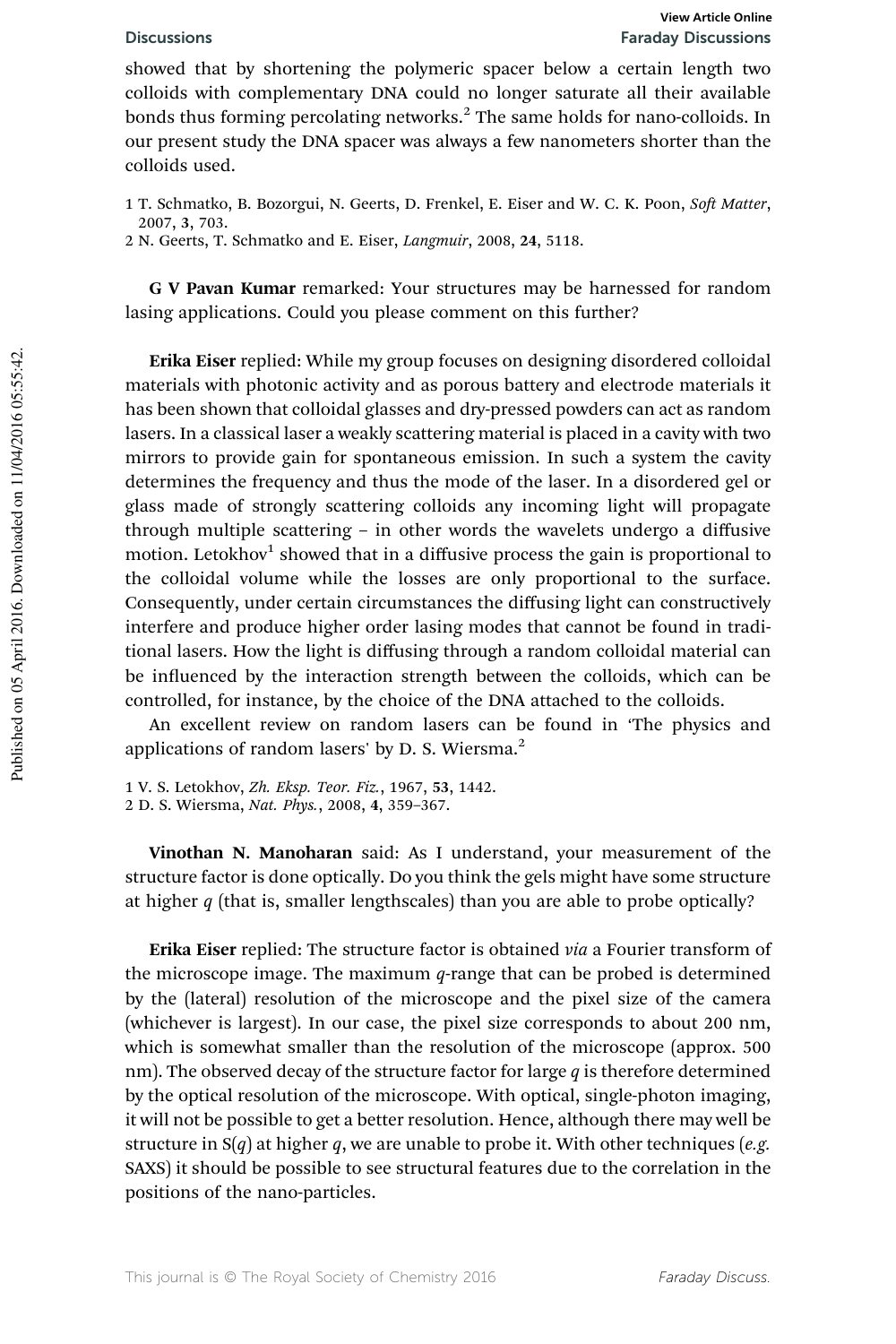Vinothan N. Manoharan asked further: In your paper, you compare your results for rod–sphere systems to sphere–sphere systems. How do the results compare to rod–rod systems – for example, either systems consisting solely of functionalized virus particles or systems with similar aspect ratios such as carbon nanotubes?

Erika Eiser answered: The big difference with rod-like hard particles without functionalisation is that these tend to form bundles. At high enough concentrations, fd-viruses in solution do show liquid crystalline order. Similarly DNAfunctionalized viruses show an isotropic to cholesteric transition, when heated above the hybridisation temperature of the DNA attached. At volume fractions below that transition and below the DNA melt temperature, random aggregates of the viruses develop as they bind wherever they meet, displaying a network reminiscent of the cytoskeleton formed by actin filaments in cells. In an earlier publication<sup>1</sup> we imaged such aggregates with AFM, and measured the aggregation dynamics with dynamic light scattering.

1 R. R. Unwin, R. A. Cabanas, T. Yanagishima, T. R. Blower, H. Takahashi, G. P. C. Salmond, J. M. Edwardson, S. Fraden and E. Eiser, *PCCP*, 2015, 17, 8194–8202.

Radhika Poojari communicated: What does fd stand for? How can one calculate the number of virions attached to the gold nanoparticles? Can this technique be used in device based applications for biomolecular marker detection in diseases?

Erika Eiser communicated in reply: The name fd derives from the fact that it belongs to the filamentous phage fd. It can be genetically modified to produce viruses with different lengths and charge per unit length in a mono disperse fashion making them a great material for studying liquid crystal behaviour.<sup>1,2</sup> As the fd-viruses are only about 6 nm thick it is impossible to calculate the number of gold colloids per vision from micrographs. In our experiments we used ratios of 2.5, 5 and 10 colloids per virus. However, when allowing DNA hybridisation to take place, a gold-nanoparticle can bind several viruses. An important application of filamentous fd is phage display: phages are viruses that invade bacteria to reproduce. One can genetically insert any type of DNA segment into the virus DNA which is then expressed as a protein in the bacterial host. When the virus escapes the host it incorporates the 'new protein' in the coat protein, hence the word phage display.<sup>3</sup> But filamentous fd has also been used for piezoelectric energy generation.<sup>4</sup>

1 Z. Dogic and S. Fraden, *Curr. Opin. Colloid Interface Sci.*, 2006, 11, 47.

Priyadarshi Roy Chowdhury communicated: What would be the effect of very low temperature and moderately high temperature on the growth of inhomogeneities, as mentioned in this paper?

<sup>2</sup> J. Sambrook and D. W. Russell, *Molecular cloning: a laboratory manual*, Cold Spring Harbor Laboratory Press, 3rd edn, 2001.

<sup>3</sup> G. P. Smith and V. A. Petrenko, *Chem. Rev.*, 1997, 97, 391.

<sup>4</sup> B. Yang Lee, J. Zhang, C. Zueger, W.-J. Chung, S. Y. Yoo, E. Wang, J. Meyer, R. Ramesh and S.-W. Lee, *Nat. Nanotechnol.*, 3012, 7, 351.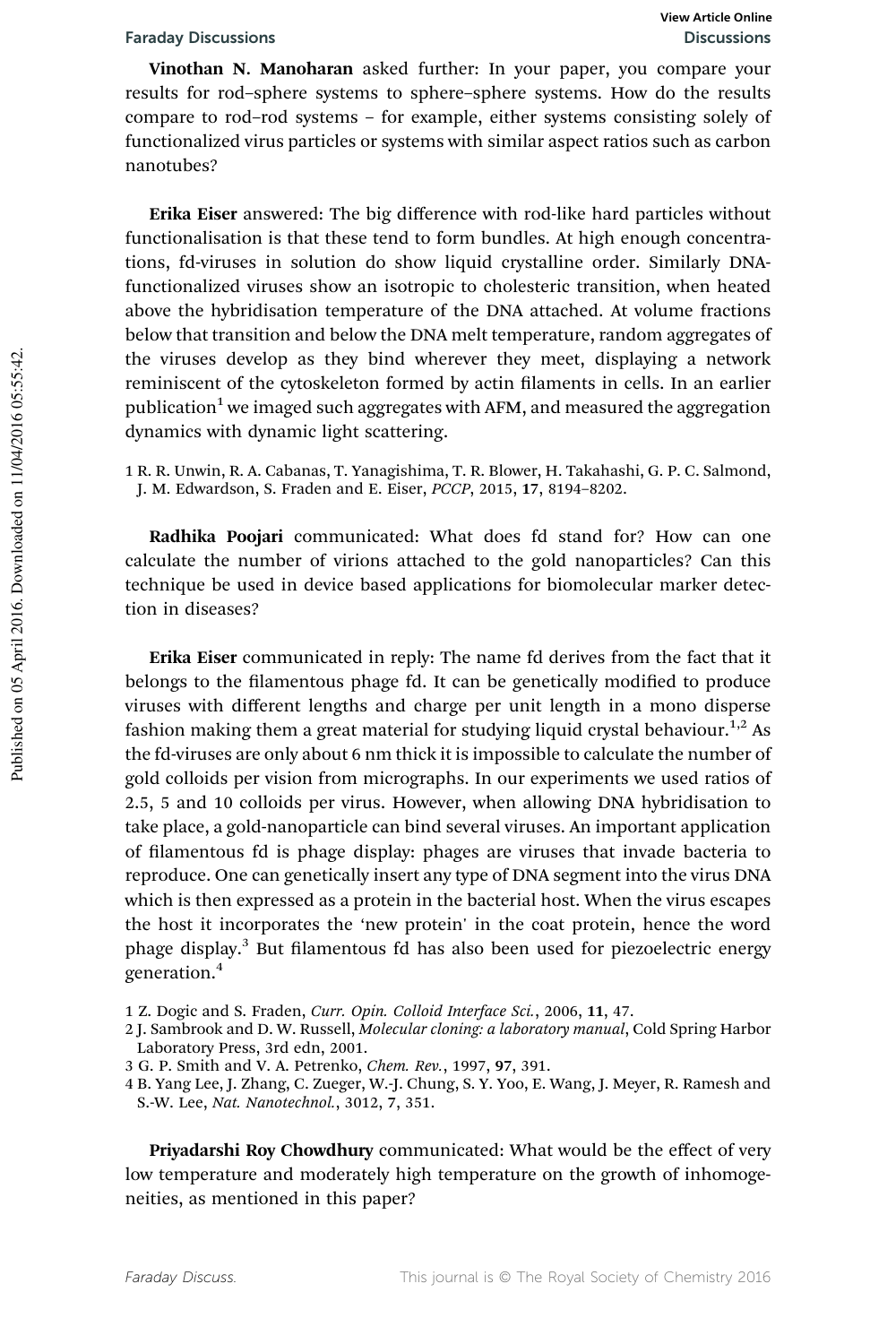Erika Eiser communicated in reply: Colloidal gels and crystals driven by DNA binding are different to those formed due to depletion or other chemical interactions. Our structure factor analysis for different quench depths shows that the 'homogenised gels' all have a peak at roughly the same wave vector *q*. However, a system quenched into the spinodal decomposition region will show a structural peak position that depends on the depth of the quench. In other words, the peak shifts to smaller  $q$ -values for lower quenches. In view of this observation we can say that, if quenched not too fast, the DNA binding arrests the spinodally decomposing sample so rapidly that the resulting structure is fixed within the first few degrees. Consequently the depth does not change the system structure no matter how deep we quench. This is very different to for instance supercooled colloidal liquids.

However, if quenched much faster than needed for DNA hybridisation, it can happen that the DNA binding will be stuck in strongly out-of-equilibrium traps leading to a more open system similar to a cluster fluid.

Zakiya Shireen asked: What would happen if you used different shapes such as ellipsoids or cylinders and how would ellipsoid–ellipsoid or for that matter cylinder–cylinder interactions affect the binding of DNA? How would it be different from that of the rod and sphere interaction?

Erika Eiser responded: We have shown that when coating half of the virions with a given single-stranded DNA and the other half with the complementary ssDNA, we obtain random aggregates. $^{\rm 1}$  For high enough concentrations we expect a continuous, cross-lined network of these semi-flexible polymers similar to the cytoskeleton in cells. It is obvious that also ellipsoids and other shaped colloids can be used. Several techniques have been developed to coat many different materials, whether it is coat proteins for viruses, silica, polystyrene or others. However, different shapes such as ellipsoids may be much more rigid than the semi-flexible rd-viruses. Therefore the resulting disordered gel will have different mechanical properties for similar colloidal volume fractions. If the non-specific van der Waals and Coulomb interactions are suppressed, only the hard shape repulsions and short-ranged DNA attractions are present. So it is only the shape interactions that drive different structure formations.

1 R. R. Unwin, R. A. Cabanas, T. Yanagishima, T. R. Blower, H. Takahashi, G. P. C. Salmond, J. M. Edwardson, S. Fraden and E. Eiser, *PCCP*, 2015, 17, 8194–8202.

Rajdip Bandyopadhyaya said: This question is in two parts, and concerns how assemblies behave dynamically as a function of time, with implications in realworld applications:

1. During the formation of assembled structures of nanoparticles (either in a dispersion or in a polymer matrix), can it be deliberately made to happen as a function of time? In other words, can the structure be made to follow an arbitrary time-function, in the form of some premeditated timing?

2. Once formed, can such assemblies or structures be made to respond to changes in the environment? If so, how fast can these assemblies respond to imposed changes in the environment? How strong is the coupling between the assembly and the surrounding? Can such assemblies be made to be adaptive?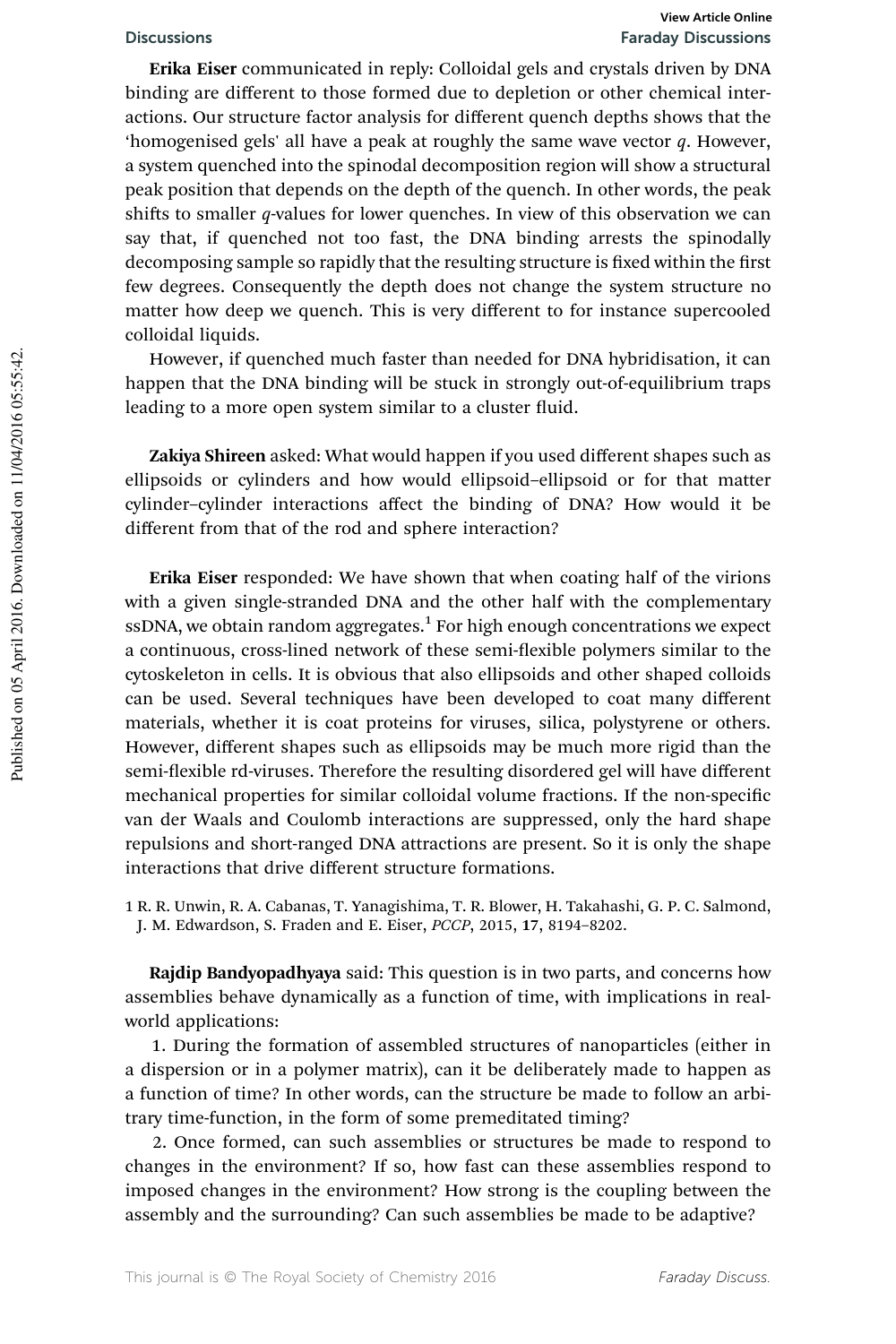Erika Eiser responded: In DNA driven aggregation it is important to realise that the process is completely determined by the hybridisation of complementary DNA strands. This process is relatively slow, meaning the two complementary strands need to 'zip-up' correctly. In general only AT or GC base pairs can form in the presence of a monovalent salt. Hence when lowering the temperature of the sample these pairs can form spontaneously, but do not necessarily need to form along the correct position in the sequence. Typical cooling rates for forming correct hybridisation are required to be about 20 s per degree Centigrade. 1. Therefore, if cooled rapidly incorrect hybridisation can take place leading to metastable structures/ bonds that will come apart slowly when well below the melt temperature of the sequence used. Thus, very slow arrangements can take place. If cooled along the equilibrium melt curves a much stronger gel can form. To conclude, yes, it is possible to build in a cooling protocol leading to a desired structure. 2. As shown in simulations<sup>1</sup> and in part in experiments (in preparation) DNA can act as a selfhealing material because the strands are purely bound *via* hydrogen bonds, which are in essence weak. Consequently, DNA-bound colloidal gels can be sheared and then rejuvenated by heating the sample to around the DNA's melt temperature. Moreover, a gel can be set in any macroscopic shape required.

1 L. Di Michele, D. Fiocco, F. Varrato, S. Sastry, E. Eiser and G. Foffi, *Soft Matter*, 2014, 10, 3633–3648.

Nicholas Kotov opened the discussion on the paper by Andrea R. Tao: In the last slide you showed interesting spectra of the gold dimers that appear to me exciting and intriguing. Could you go through what's going on with the dimers here?

Andrea Tao answered: What we observe is that our metal nanocube dimers are strongly coupled when assembled in the face-to-face configurations. However, if and only if light is polarized along the dimer axis do we see the appearance of the coupled mode (in the 700–800 nm window). At angles of incidence where the dimer is not 'visible', *i.e.* light only sees the cross-section of one nanocube, the optical response is almost identical to that of a single cube in a polymer.

Oleg Gang said: Since cubes have 3 distinctive plasmonic peaks (related to the length of the edges, and two diagonals), it might be interesting to consider different coupling of those plasmonic modes, depending on how the cubes are oriented relatively to each other.

Andrea Tao responded: I agree – we've only been able to achieve a large yield of dimer formation for the face-to-face assemblies but have looked at edge-to-edge arranged cubes for assemblies consisting of a broad distribution of cluster sizes. Near-field localization is definitely stronger in the edge-to-edge assemblies, but the far-field spectra are composed of largely broad features. Corner-to-corner assemblies would require 3D assembly or a controlled particle rotation, which we haven't been able to achieve just yet.

Vinothan N. Manoharan commented: An alternative approach to metamaterials that does not require long-range order is the metafluid, $<sup>1</sup>$  which is</sup>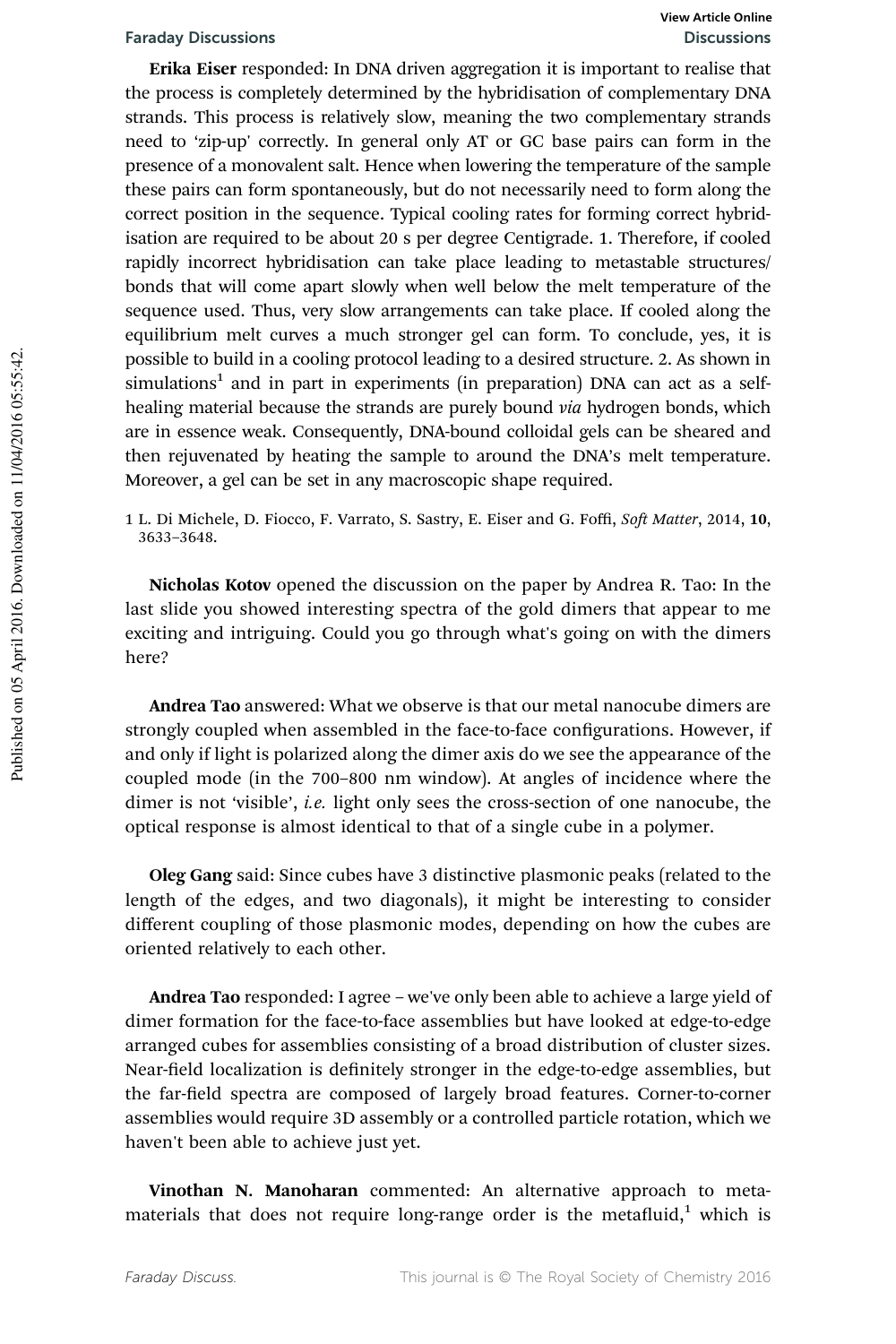a disordered suspension of plasmonic *meta*-atoms. However, making such a material requires fabricating highly symmetric *meta*-atoms with isotropic optical response.

1 Y. A. Urzhumov, G. Shvets, J. Fan, F. Capasso, D. Brandl and P. Nordlander , *Optics Express*, 2007, 15, 14129.

Alamgir Karim replied: Thanks! The concept of metafluids and the paper is indeed very interesting! It would be worthwhile trying to get more of those types of plasmonic *meta*-atoms and study more on their colligative properties in the nanopatterned polymeric matrices of the kind we are working on by a simple so stamping method.

Vimala Sridurai asked: In the reflectance measurements of the *meta*-atoms, the scans are done at 4 degrees and 33 degrees for both horizontal and vertical arrangements.

Why were those two angles chosen and what do you expect in the reflectance peaks for the in between angles?

Andrea Tao answered: These two angles were chosen to be near-incidence and oblique angles to measure reflectance. The coupled mode of the dimers occurs in the 700–800 nm range; we see that for angles and polarizations that are incident with the dimer axis, the coupled mode is maximum. We expect to see the maximum reflectance intensity when the cross-section of the dimer is maximized.

G V Pavan Kumar commented: Your combination of vertical nanocubes is interesting, and may be harnessed as patch optical antennas. Have you tried performing SERS on them?

Andrea Tao responded: Yes, we have. The optical patch antenna works quite well as a SERS substrate, as long as your analyte is located within the optical gap. In some capabilities (*e.g.* if you have no way of binding your analyte to a metal surface), this can be limiting.

Madivala G. Basavaraj asked: During your talk you mentioned there is localisation of light in the tiny gap between the particles because of a linker for the case where cubes are attached face-to-face. If this is true, then can one use roughness and achieve similar localisation? That is – can we assemble two cubes attached face-to-face that have a similar gap now due to particle roughness. Would the effect be the same?

Andrea Tao responded: Surface roughness can certainly lead to smaller gap sizes, but it may not give you the desired effect of increasing the degree of electromagnetic field localization. The scale of your surface roughness will play a significant role in determining this. It is likely that surface roughness with RMS values.

Madhura Som asked: Are there alternate strategies we could use to prevent/ slow down lateral diffusion of the nanocubes by engineering the polymer matrix,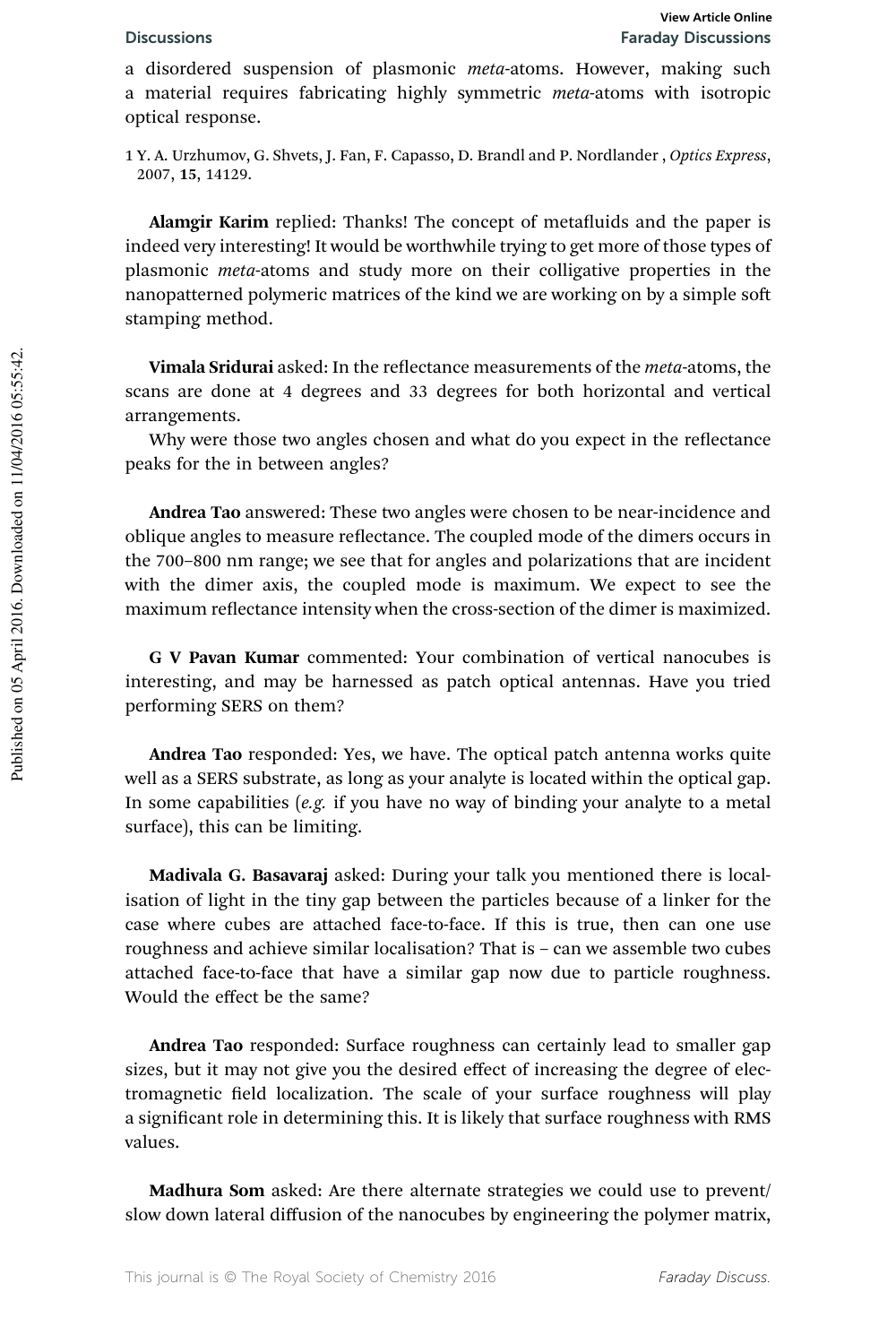perhaps something along the lines of Dr Lynn Walker's work on self-assembled block copolymer micelle solutions?

Andrea Tao answered: I think confinement strategies for dictating nanoparticle diffusion would be fascinating, if we could engineer particles to avoid getting pinned at interfaces and still undergo assembly.

Vinothan N. Manoharan addressed Andrea Tao and Erika Eiser: Prof. Tao and Dr Eiser, in both of your papers you describe methods to control the structure of nanoparticle assemblies, with applications toward optical materials. Are there applications in which it would be important to control the dynamics of the assemblies – that is, how the structure changes over time?

Erika Eiser responded: The structures that we present are intrinsically nonequilibium structures. Hence the control of the kinetics is essential for the design of such materials for specific applications.

Andrea Tao replied: In the case of optical materials, potential applications could range from a simple color-based detection scheme where the material changes color upon the presence of a particular chemical species, to optical coatings that dynamically block out particular wavelengths of light. In more advanced optics, one could potentially think of designing a dynamic material for routing or switching capabilities. But such applications are inherently limited by the slow kinetics of nanoparticle assembly.

Rajdip Bandyopadhyaya commented: This is a follow-up on the earlier question of how nanoparticle assemblies behave as a function of time and how that couples the system (particle assembly) to the environment, when such assembly timescales are real-world timescales of minutes in an actual application scenario.

Now the question is that, real-world applications of such pre-programmed structures are supposed to realize some machine-like functions. The problem can come from two sources:

(a) Different components of such a machine (where each component can be a different kind of particle-assembly realizing different functionalities) can interact in an unpredictable manner because of undefined functions in some parameter-space (size, shape, composition *etc.*) of these assemblies.

(b) More importantly, a real-world environment will have many external random noise sources, which will impact how different assemblies interact with each other in an unpredictable way.

So is there a way to make each individual assembled structure in such a way to build-in many redundancies to make the overall collection of assemblies a robust system? All this could lead to a more deterministic response from an inherently mesoscopic-scale assembly of a few hundred nanoparticles.

Lola Gonzalez-Garcia questioned: Transparent conductive materials are gaining interest for the fabrication of devices such as solar cells, OLEDs or touch screens. The use of metal nanoparticle networks is a promising approach, however, a compromise between transparency and conductivity should be achieved. 1. Would it be realistic to use a self-assembly strategy to lower the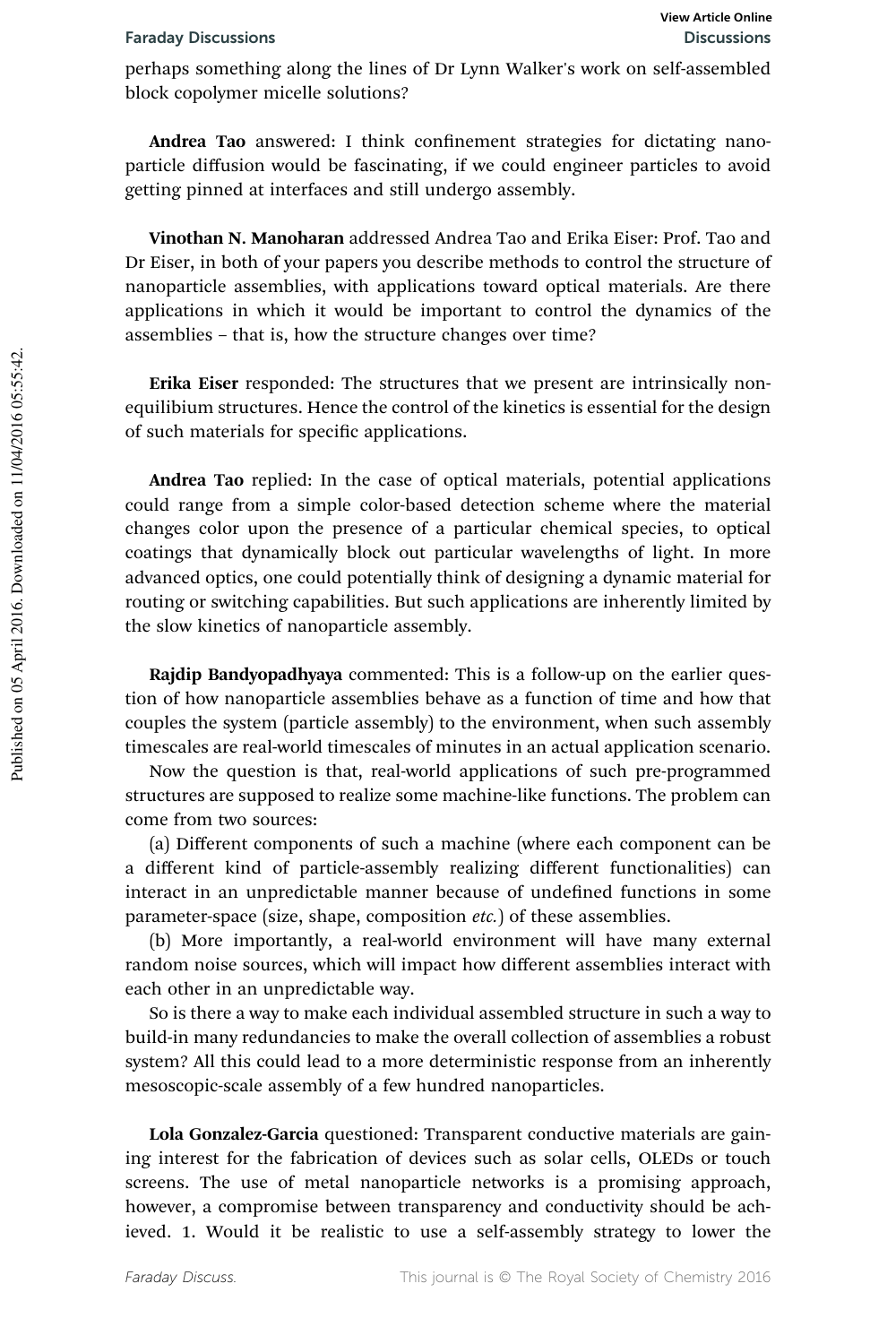percolation threshold to get materials with percolating networks as their overall structure?

2. In this case, would it also be possible to address the problems that ligands cause, acting as insulating barriers, for electron transfer between the metal nanoparticles?

Andrea Tao replied: Self-assembly strategies could indeed be used to increase to degree of network formation in similar nanowire or nanoparticle films. One could imagine using this to design ultrathin metallic networks with a specific density of junctions or a specific transport pathway. There are a number of researchers and companies who are actively using colloidal metal nanostructures to address the fabrication of transparent conductive materials. Most of those that I am aware of use metal nanowires, where the nanowires are laid down in a meshlike film and then welded together using heat or photoactivation. This certainly addresses the difficulties caused by ligands, which could indeed serve as potential barriers for electron conduction between particles or wires.

Erika Eiser answered: Our rod–sphere network demonstrates that one can achieve very low volume fraction samples to achieve percolating networks that might indeed form transparent electrodes. Although the fd-viruses are not conducting, and the DNA-bridges may present a resistance to electric conductivity it has been shown before that a DNA bridge can be metalized. The fd-viruses may be replaced by conducting carbon-nanotubes. Hence, it is possible to use these systems as transparent electrode materials. We are presently working on it.

Eventually, DNA may be exchanged by conducting host–guest molecules or ligands, which can be synthesised on a largescale.

Daan Frenkel opened the discussion on the concluding remarks by Oleg Gang: The possibilities of designing truly complex self-assembling structures is expanding rapidly. Undoubtedly, there will be important applications in the (not too distant future).

However, it is useful to make our aims more explicit. At this stage, we should formulate a few specific 'holy grails': the design of self-assembling materials or devices that can perform functions that cannot be carried out with any existing material. I am thinking of objectives that could inspire the field on a timescale of, say, five years.

Nicholas Kotov replied: My 'holy grail' would be self-replicating nanoparticles. The reason is that this is a system that would help us make quite a few fundamental discoveries. Technological applications of such nanoparticles in biomimetic self-healing catalytic systems, can be thought about as well. Enantioselective self-assembly of helices from nanoparticles under circularly polarized light indicates to me that the origin of homochirality on Earth might be related to self-organization of nanoscale inorganic matter. So, tracing potential mechanisms for how the self-assembly of inorganic nanoparticles can take place at the early age of Earth (*i.e.* Hadean eon) would be my second 'holy grail'.

Nicholas Kotov commented further: Replication of some functions of a microbe would be my other choice. Besides being enigmatic and, to some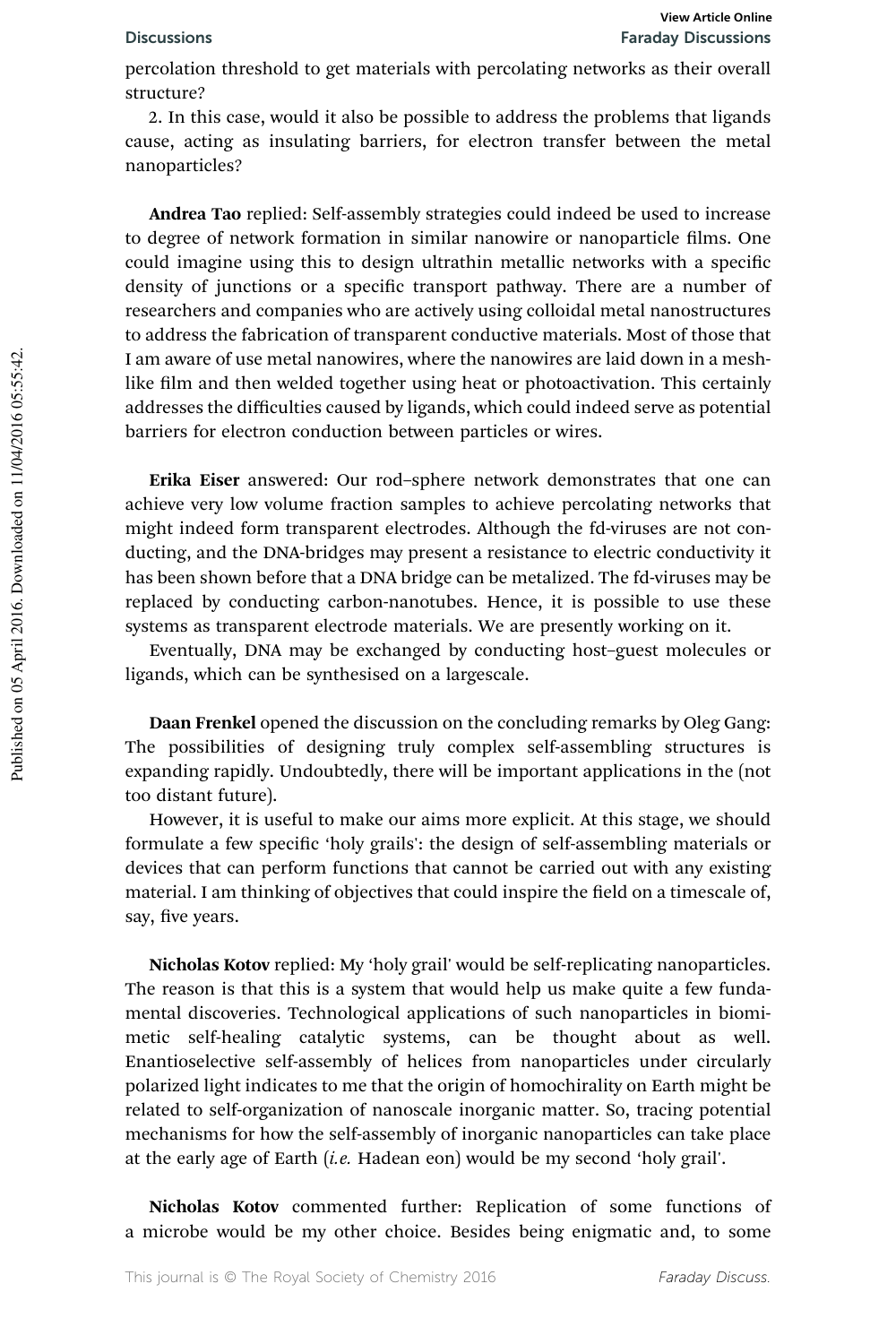degree, academically provocative, this Holy Grail should in nanoparticle assembly lead to multiple technological advances in catalysis and energy harvesting.

Oleg Gang responded: I fully agree that some kind of functional, autonomic and self-sufficient small machinery, like a microbe (but not a real one), would be an excellent demonstration of our capabilities in assembly. But we all know it is still far off. We should not try to just make a copy of what works in biology, but should exploit the new properties of nanoparticles. An airplane is inspired by a bird, but it does not duplicate it.

Daan Frenkel said: To give a rough indication of something to aim for: we should try to go beyond 'conventional' smart materials that exhibit one-to-one stimulus-response behaviour. Rather, we could consider materials that perform simple 'logical' operations that allow them to respond in a non-trivial (and certainly non-linear) way to the change in a number of independent external parameters. Mimicking living systems should not be the first objective.

Nicholas Kotov responded: It seems to me that non-trivial and non-linear system behavior is typical of living cells, isn't it?

Madivala G. Basavaraj commented: Over the years there have been exciting ways to assemble nanoparticles and colloids into a range of suprastructures. These assemblies have been put into use for example as gas sensors. One of the challenges in the future would be the sustainable reuse of these assemblies and their application in the real world where there may be dirt and other conditions that can either disrupt or hamper the functionality of these assemblies.

Oleg Gang responded: I agree, for any real-life application usually some "dirt" discrimination mechanism/process is needed.

Daan Frenkel remarked: Many potential applications of complex self-assembly are in chemistry. A nano-structure could be used to implement a multi-step reaction. There are already examples where DNA origami structures can assist in the sequential assembly of complex hetero-polymers (or oligomers). However, the future nano-scale chemical factories need not be DNA-based.

Nirmalya Bachhar questioned: Based on the entire discussion can we yet come to a conclusion on which lengthscale or timescale we should avoid using coarse grained models like DLVO theory? Can there be any rule of thumb for that beside the existing limitations it already has?

Nicholas Kotov answered: In my estimates 20 nm (particle diameter and the interparticle distance) would be a good rule of thumb when non-additivity of particle interactions starts to strongly affect their behavior.

Oleg Gang replied: I think it is highly system specific, moreover, it might be specific to the questions one asks about the systems.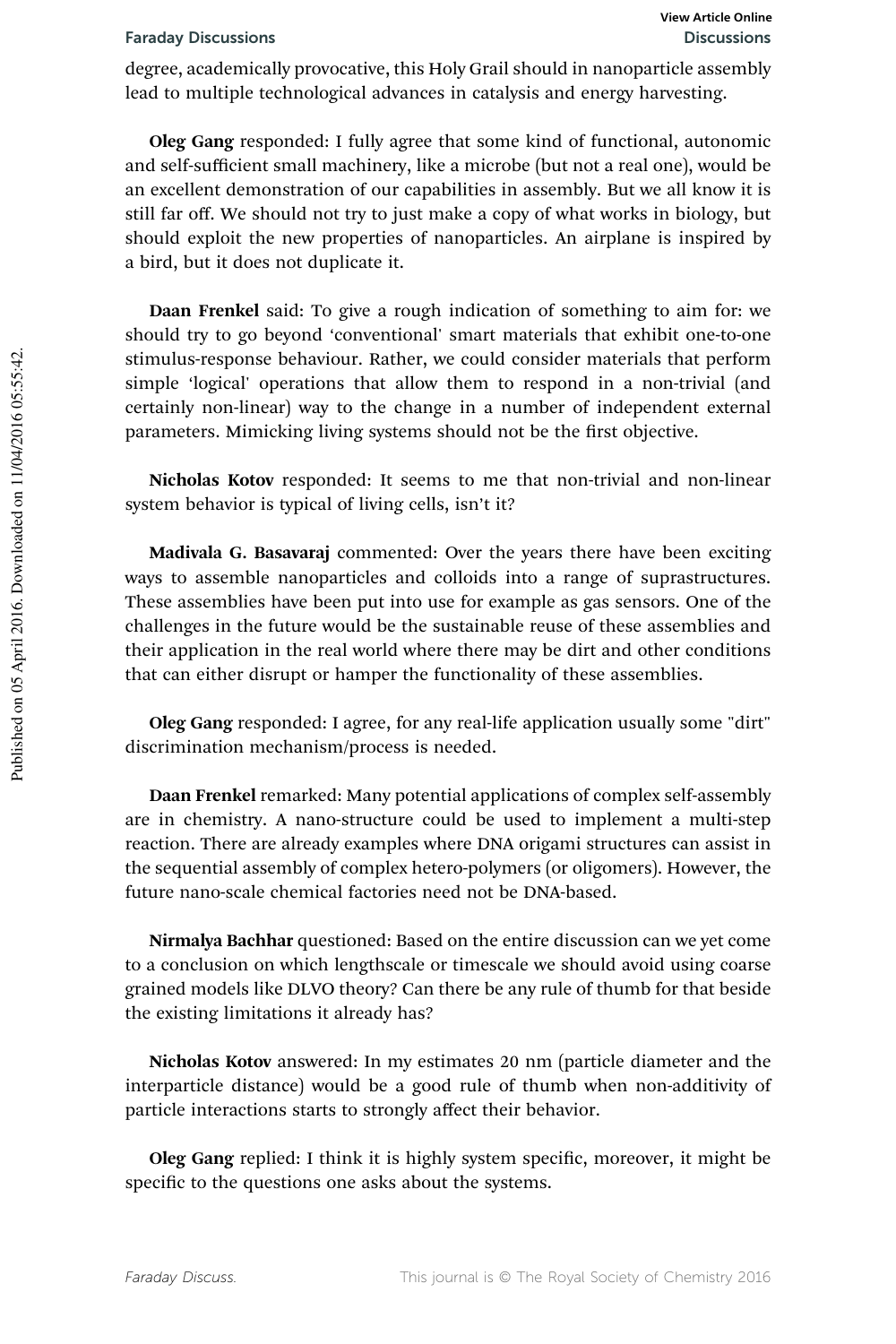# Discussions Faraday Discussions **View Article Online**

Guruswamy Kumaraswamy addressed Daan Frenkel and Oleg Gang: What is the state-of-the-art in using self-assembly techniques to realize photonic metamaterials in the visible region? For example, is it currently possible to realize periodic assemblies of nanoscale horseshoe-type metal resonators (or metal nanoparticle assemblies with broken symmetry) over macroscopic distances of, say, 1 mm? If this hasn't yet been achieved, do you feel that this is a sufficiently challenging target for the next couple of years?

Oleg Gang answered: As far as I know, no assembly of nanoscale resonators has been achieved even for smaller areas. It does require not only resonator positioning, but also the fabrication and control of their relative orientations. It can be a very good targeted structure. However, it will be important to have optical calculations to support and guide the fabrication of such specific structures.

Daan Frenkel replied: As I am not an expert on photonic *meta*-materials, I do not feel that I can confidently assess the state of the art. I will therefore focus on what DNA-brick structures (or their successors) could enable. As our ability increases to control the growth of periodically repeated DNA-brick structures, we should hopefully be able to make millimetre-sized crystals (but crystal growth is an art). However, once such structures can be made, they can presumably be functionalized with resonators or other components, that can be placed with high precision in non-trivial, functional arrangements (not necessarily photonic).

G V Pavan Kumar questioned: The self assembly of nanoparticles has already made an impact on nano-optics and nano-spectroscopy by providing model systems such as plasmonic dimers with gaps less than 10 nm. The prospects of realizing optical metamaterials using self-assembly of nanoparticles is very interesting. I think it can open up new avenues in nanophotonics.

Vinothan N. Manoharan answered: I agree. In nanophotonics, self-assembly might actually be a more precise fabrication method than top-down techniques such as e-beam lithography. As an example, self-assembled monolayers can control the gap distance between particles to nanometer precision or better.

Mukta Tripathy addressed Vinothan N. Manoharan: During the introductory lecture by Steve Granick, Vinothan Manoharan suggested that we begin to think about time-anisotropy in order to build new functionalities. There are many systems where timescales can be separated, because of the occurrence of both fast and slow processes, such as glassy particles rattling in a cage at short times, and then 'hopping' out of a cage. However, the effects of entropy will dominate at long times, and perhaps to produce a functional material that switches between shorttime and long-time behavior, we might have to think of energy-harvesting active matter.

I would like to know more about any specific directions of thought Vinothan has had, or any specific systems he has in mind.

Vinothan N. Manoharan responded: This is a good point. I had in mind materials made from nanoparticles whose interactions change in time. This can be done if the interactions are mediated by functional groups on the particles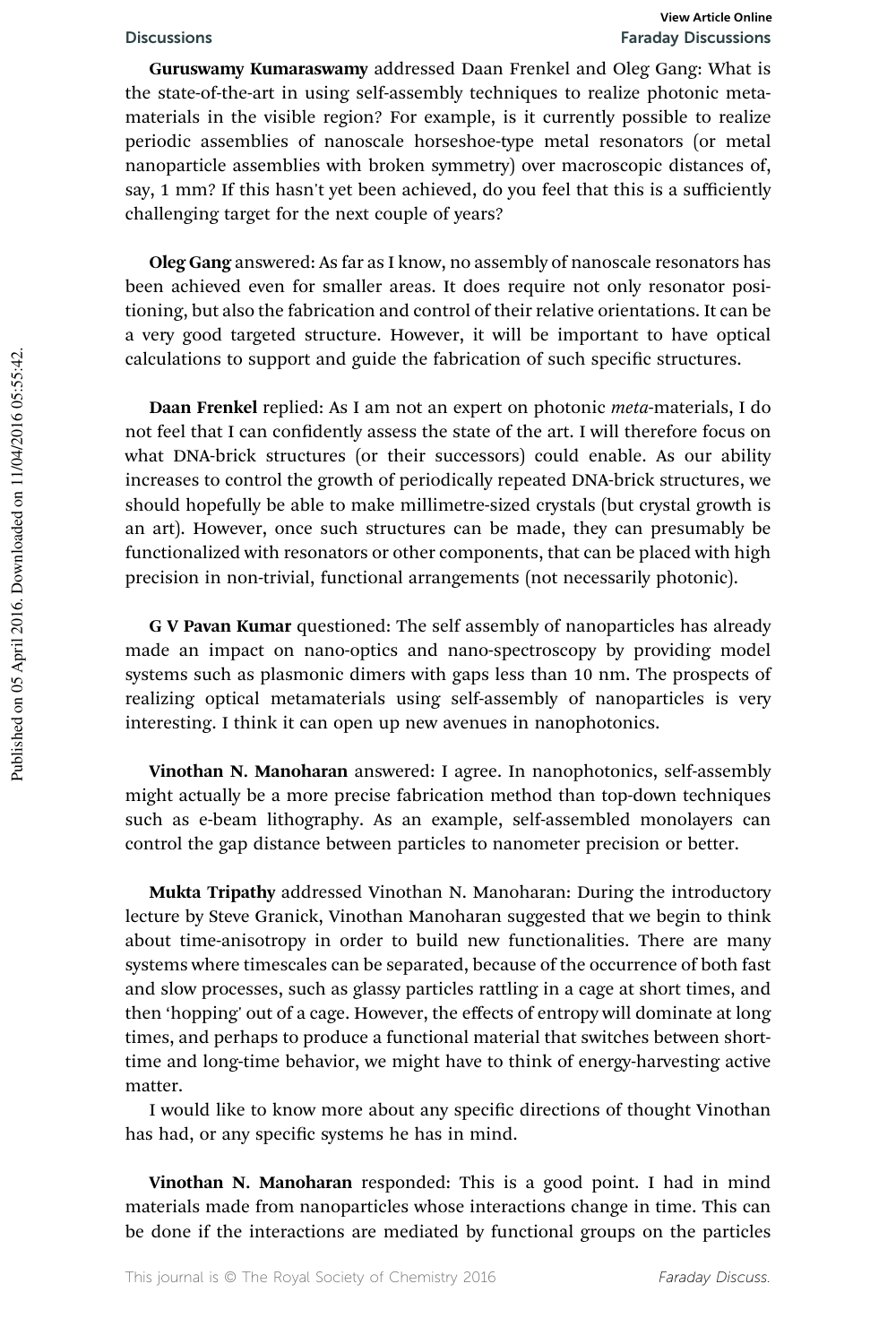such as DNA strands. I agree that to make time-anisotropic interactions that are different from what one might observe in a glassy dynamical process, one should focus on active systems (such as dynamic DNA nanotechnology), where there is an energy input.

Sanat Kumar asked Oleg Gang: You mentioned error correction and healing as being important parts of self-assembly but you didn't discuss them in detail in your talk. What do we know now? And beyond what we can think about at the moment do we need to achieve these goals?

Nicholas Kotov further commented: DNA assembly of gold nanoparticles impresses me with the diversity of structures that could be created and complexity of nanoparticle encoding that could be two or three levels deep. When the superstructure starts containing a very large number of particle errors, particle– particle attachment becomes a limiting factor. What is your thinking about this? How could we prevent or 'anneal' them?

Priyadarshi Roy Chowdhury communicated: Could you discuss the necessity of structural error correction associated with complex self assembly?

Oleg Gang answered: We can envision constructing those thermodynamically favorable pathways that allow for more efficient error correction, as for example demonstrated in Prof. Frenkel's talk. Also, depending on the system details, it is possible to consider more active error correction mechanisms. Again, they might just be thermodynamically driven, but might use particles or molecules that diffuse freely in the self-assembled matrix. We have certain examples of such realizations for nanoparticle systems, but they are only in the initial stages.

Priyadarshi Roy Chowdhury communicated: Could you discuss the contrasting properties of nanoparticle assembly, supramolecular assembly and colloids.

Oleg Gang communicated in reply: The most important differences are in the effects of diffusion, interactions, shapes and effect of temperature on the assembly behavior. For example, molecular shapes are significantly more complex than colloidal ones, as a result various unusual packings can be accommodated.

Priyadarshi Roy Chowdhury communicated: Could you discuss the criteria responsible for reorganization of assemblies.

Oleg Gang communicated in reply: One needs to establish the conditions for shape- or interaction-shifting

Priyadarshi Roy Chowdhury communicated: What are the effects of co-ordination number on nucleation in many component self assembly?

Oleg Gang communicated in reply: The answer is not clear at the present time since we know very little about those systems, in particularly from the experimental point of view.